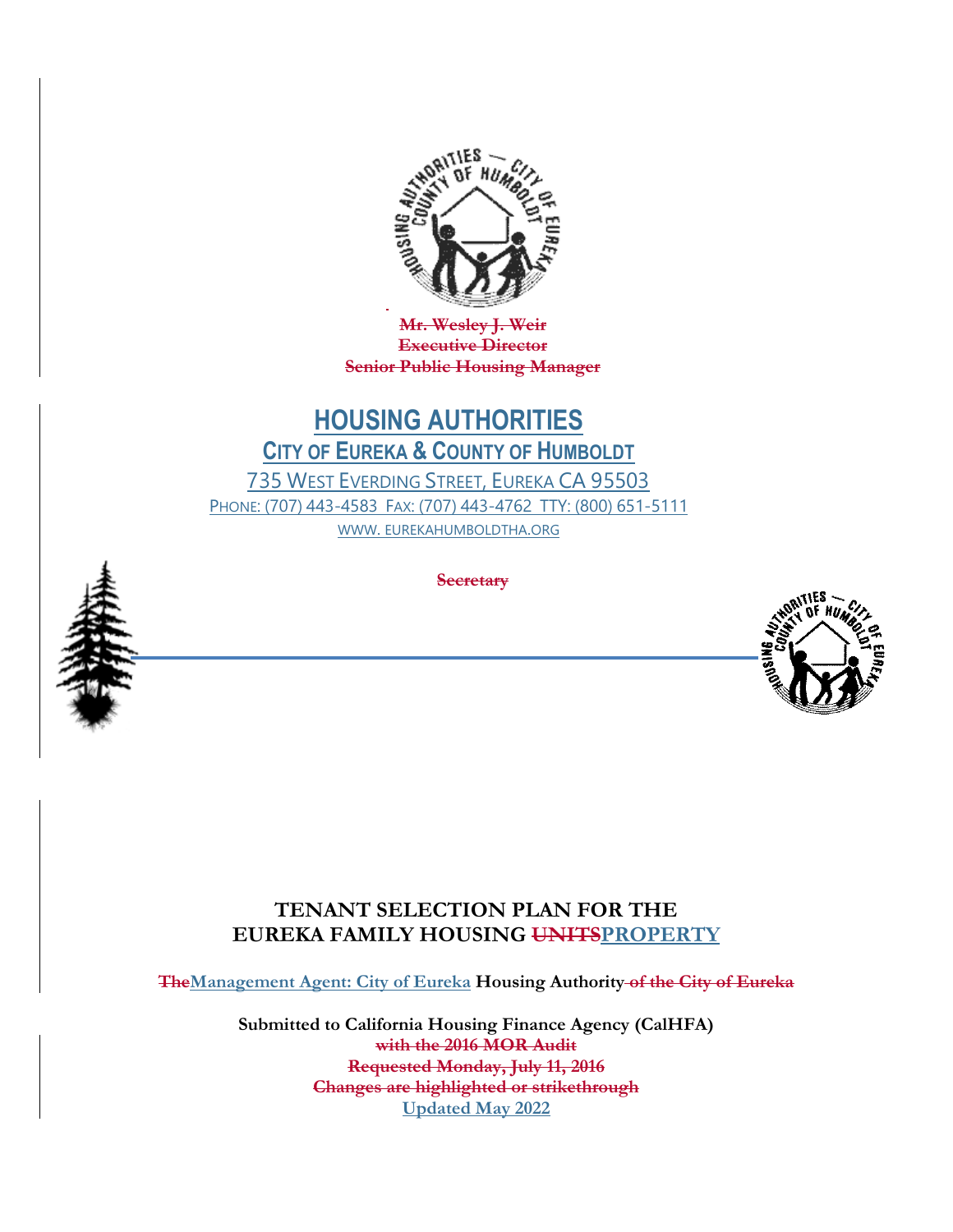## **EUREKA HOUSING AUTHORITY**

735 W. Everding St. ~ Street, Eureka, CA 95503 ~ ( Main Phone: 707) .443-.4583 Fax: 1-2707-2443-24762 (all 11 digits for fax)

2 CalHFA Tenant Selection Plan.......... Effective 08/16/2013.......... LUD 04/06/2017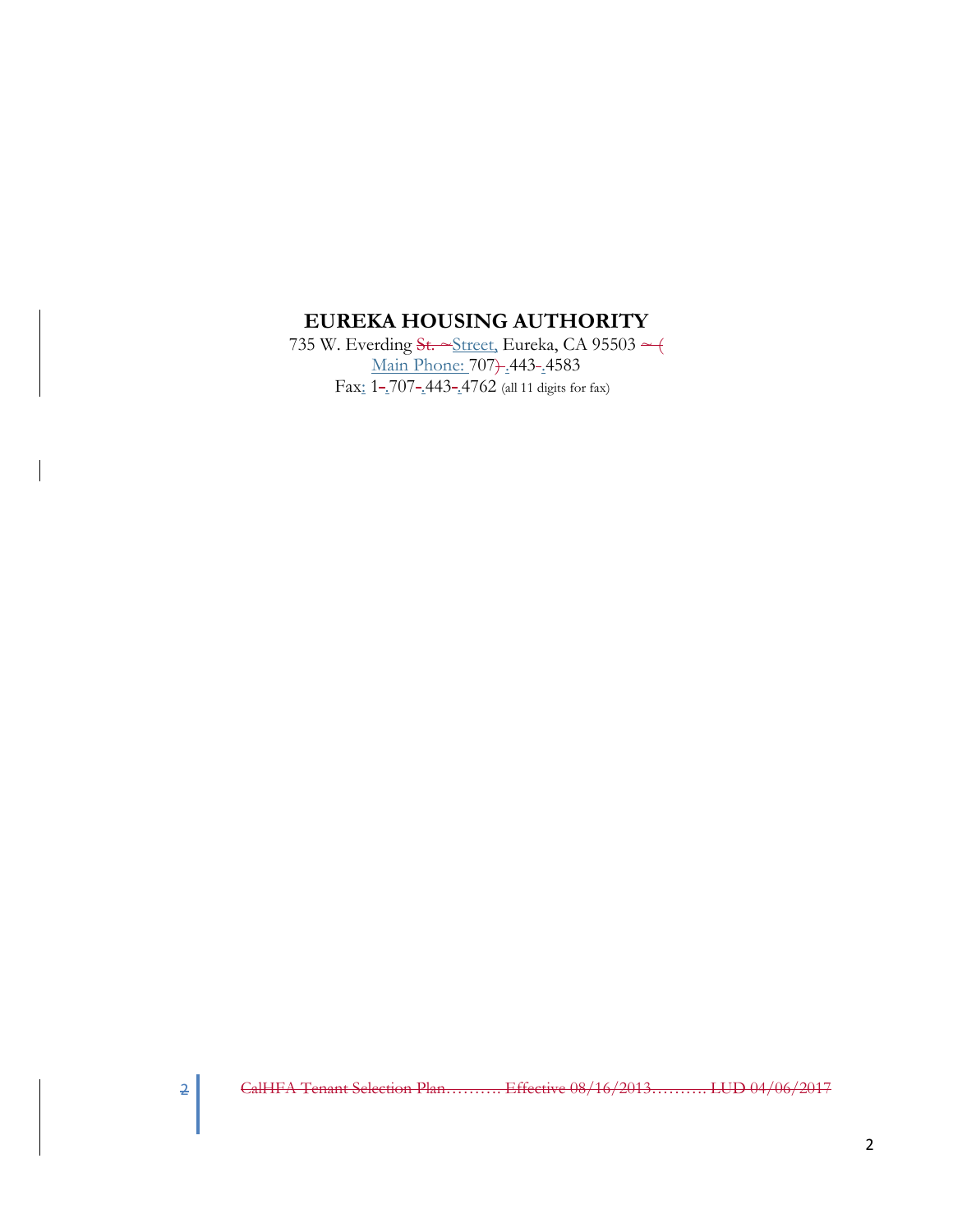## **TABLE OF CONTENTS**

| <b>FDANICTION</b>                               |  |
|-------------------------------------------------|--|
|                                                 |  |
|                                                 |  |
| FAIR HOUSING AND EQUAL OPPORTUNITY REQUIREMENTS |  |
|                                                 |  |
|                                                 |  |
|                                                 |  |
|                                                 |  |
|                                                 |  |

| Introduction                                                          | $\overline{3}$ |
|-----------------------------------------------------------------------|----------------|
| <b>Amending the Tenant Selection Plan</b>                             | $\overline{3}$ |
| <b>Nondiscrimination Requirements</b>                                 | $\overline{3}$ |
| <b>Fair Housing and Equal Opportunity Requirements</b>                | $\overline{4}$ |
| <b>Limited English Proficiency (LEP)</b>                              | $\overline{5}$ |
| <b>Reasonable Accommodations</b>                                      | $\overline{5}$ |
| <b>Privacy Act Requirements</b>                                       | 8              |
| Violence Against Women Act (VAWA)                                     | 8              |
| CalHFA Tenant Selection Plan Effective 08/16/2013 LUD 04/06/2017<br>3 |                |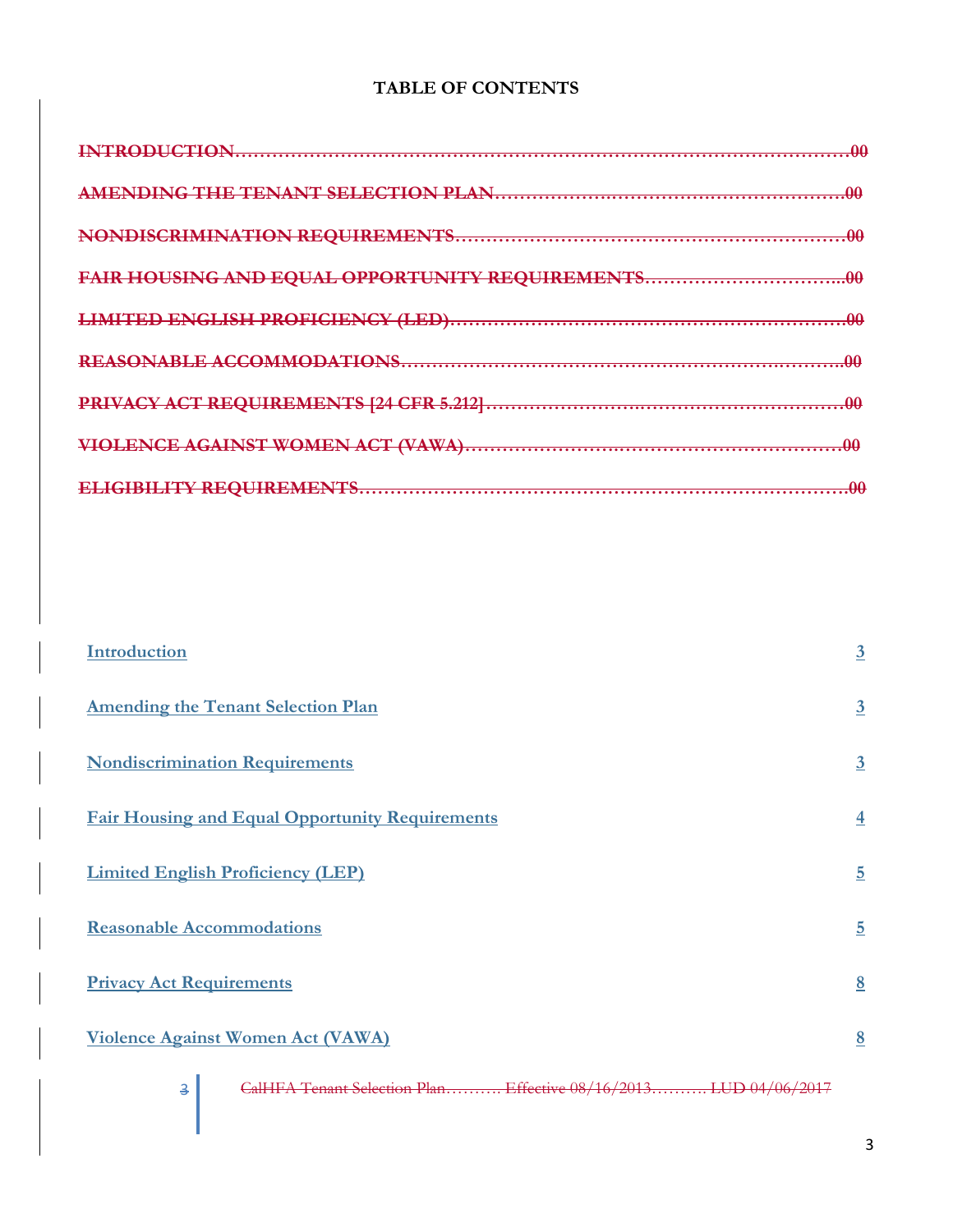| <b>Eligibility Requirements</b>            | 10 |
|--------------------------------------------|----|
| <b>Social Security Number Requirements</b> | 12 |
| <b>Application Intake and Processing</b>   | 14 |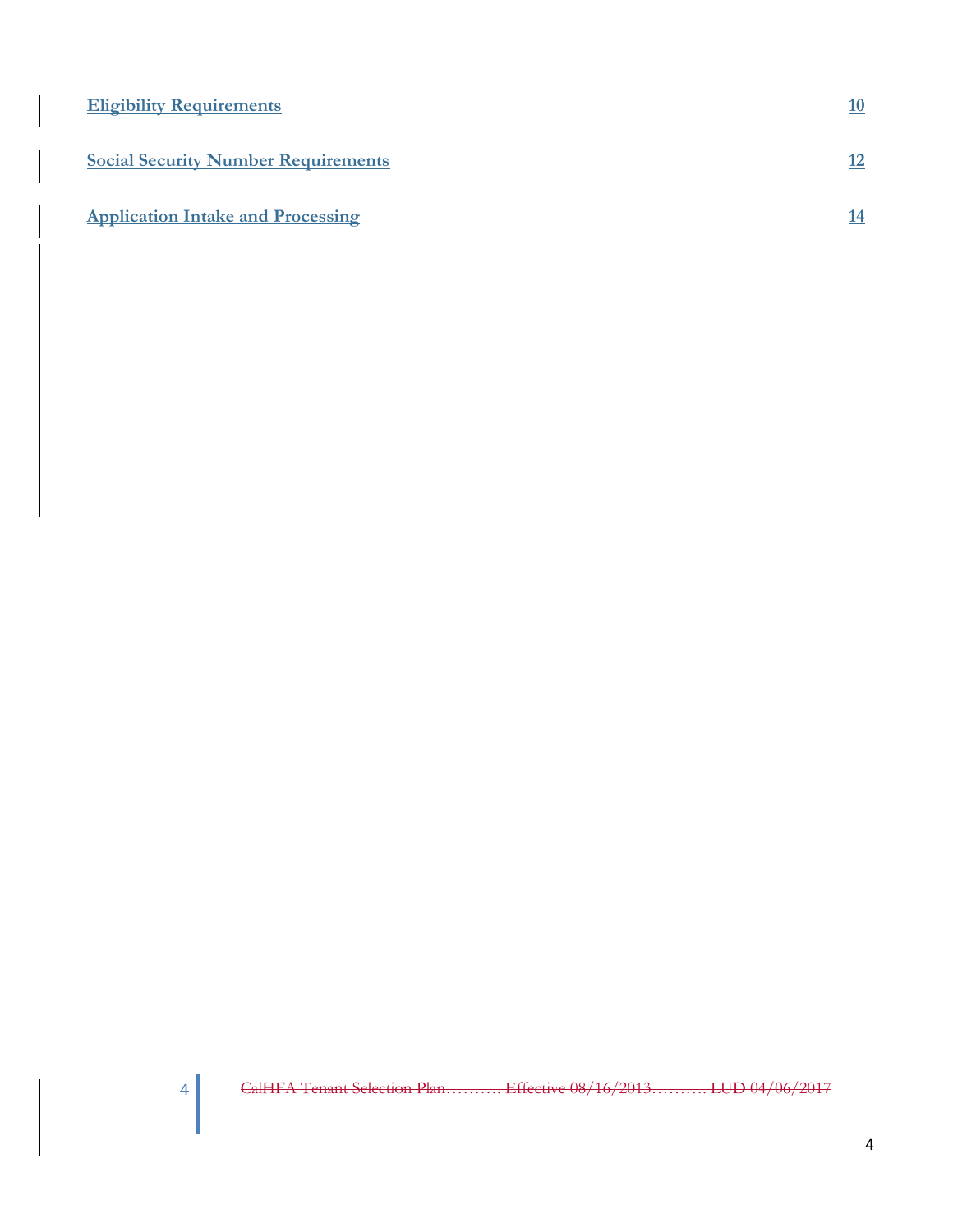#### **INTRODUCTION**

The Eureka Housing Authority, a Public Housing Authority (PHA) has prepared this Tenant Selection Plan (TSP) in accordance with the multifamily housing regulations for Section 8 New Construction (project based) subsidized housing. The EFH tenant selection plan establishes a set of policies which are consistently applied to all residents and applicants regarding tenant selection and ongoing occupancy. This plan is designed to promote fairness and uniformity in tenant selection and efficiencies in the processes used by this agency in its operations of these properties. The procedures contained in this TSP have been established in compliance with the Department of Housing and Urban Development (HUD) Occupancy Handbook 4350.3, as amended, and all other applicable federal statutes and regulations.

These units are designated to serve a multi-family, mixed resident population. Qualifying economic income limits are low to moderate as published by HUD each year for Humboldt County.

All reasonable efforts will be made to offer reasonable accommodations as requested by applicants and participants with disabilities and/or Limited English Proficiency (LEP) during the application process, as well as during tenancy and for all processes. Staff--provided assistance will be available upon request for all services this agency offers. At any time, the applicant(s) may bring an individual(s) with them to help with any process, if desired.

#### **AMENDING THE TENANT SELECTION PLAN**

The PHA will review and update the TSP as needed to reflect changes in regulations, the PHA's operations, or when needed to ensure staff consistency in operations. The PHA will seek HUD approval on the TSP when required to do so.

This TSP will be made available for public viewing on the City of Eureka Housing Authority's website and at this agency<sub>agency's</sub> office during normal business hours. When an applicant or participant requestrequests a printed copy of this agency's TSP, the PHA will provide copies to them at a charge equal to the current published rate under MGO 3.70.

#### **NONDISCRIMINATION REQUIREMENTS**

**Equal Access Rule:** The City of Eureka Housing Authority of the City of Eureka (HACE(CEHA) is an Equal Housing Opportunity Organizations and does not discriminate based on age, race, color, creed, national origin, gender, gender identity, genetic makeup, religious affiliation, sex, disability, physical or mental disability, HIV/AIDS, familial status (familial status includes children under the age of 18 living with parents or legal custodians, pregnant women, and people securing custody of children under the age of 18), marital status, citizenship, actual or perceived sexual orientation, or any other basis protected by federal, state or local law. [HUD Final Rule published February 3, 2012]

**Family**: Includes, but is not limited to, regardless of marital status, actual or perceived sexual orientation, or gender identity, the following: 1) A single person, who may be an elderly person, displaced person, disabled person, near-elderly person, or any other single person; or, 2) A group of persons residing together, and such group includes, but is not limited to: a) a family with or without children (a child who is temporarily away from the home because of placement in foster care is considered a member of the family); b) an elderly family; c) a near-elderly family; d) a disabled family; e) a displaced family; and, f) the remaining member of a tenant family.

The PHA will not use any of these factors to take any of the actions listed below: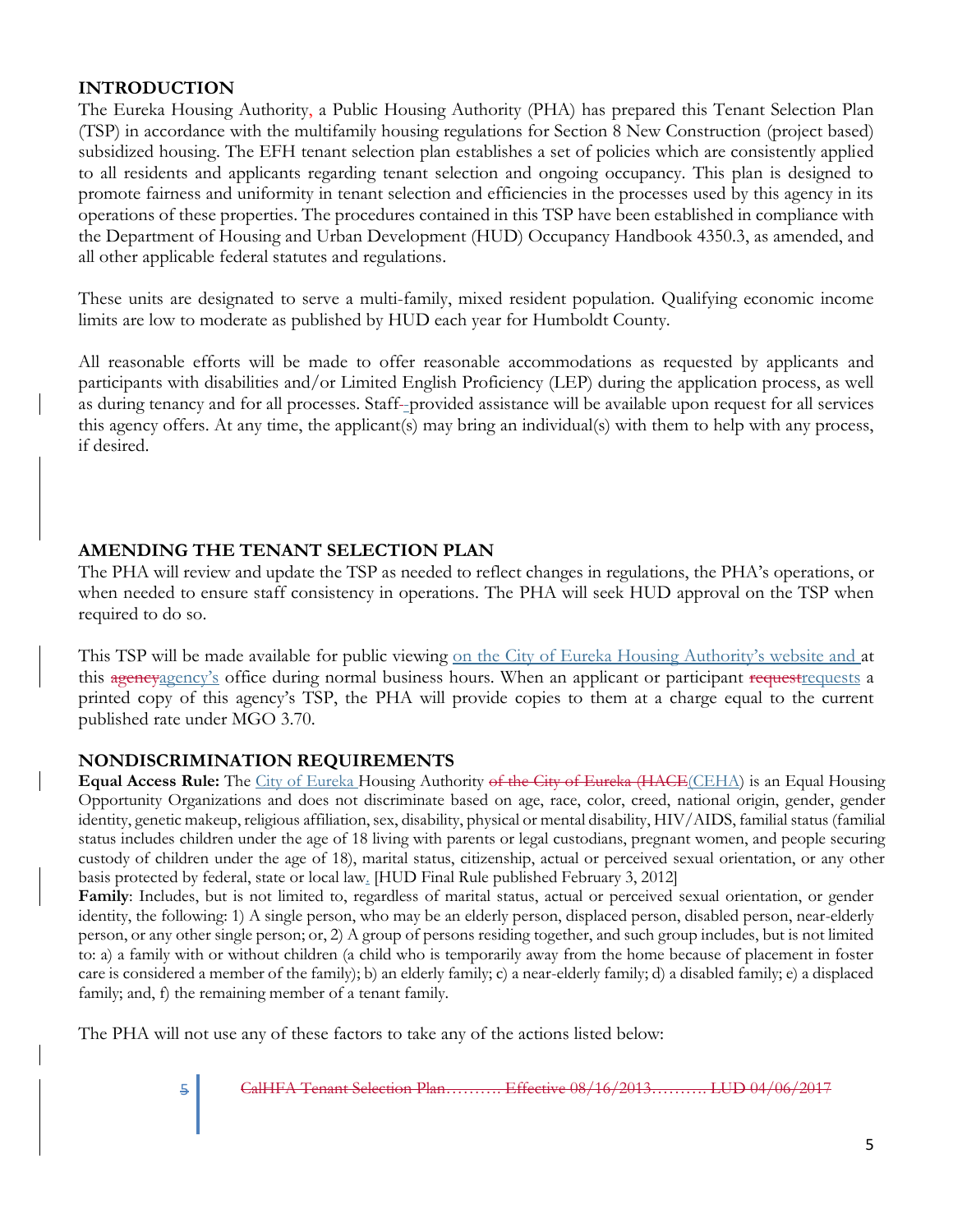- $\Box$  Deny to any family the opportunity to apply to rent housing that is open for application, or deny to any qualified applicant the opportunity to participate in the EFH's housing program;
- $\bullet$   $\Box$  Provide housing that is different from that provided to others;
- **B**-Subject anyone to segregation or disparate treatment;
- $\Box$ -Restrict anyone's access to any benefit enjoyed by others in connection with the housing program;
- $\Box$  Treat a person differently in determining eligibility or other requirements for admission;
- $\Box$ -Steer an applicant or tenant toward or away from a particular area based on any of these factors;
- **I**-Deny anyone access to the same level of services;
- $\Box$  Deny anyone the opportunity to participate in a planning or advisory group that is an integral part of the housing program;
- **I**-Discriminate in the provision of residential real estate transactions;
- $\Box$ -Discriminate against someone because they are related to or associated with a member of a protected class;
- $\Box$ -Publish or cause to be published an advertisement or notice indicating the availability of housing that prefers or excludes persons who are members of a protected class.

Applicants or tenant families who believe that they have been subject to unlawful discrimination may notify the Eureka Housing Authority (EHA) either orally or in writing and the EHA will attempt to remedy discrimination complaints made against EFH. The EHA will provide a copy of a discrimination complaint form to the complainant and provide them with information on how to complete and submit the form to HUD's Office of Fair Housing and Equal Opportunity (FHEO). Form HUD-903.1 (7/20011/02).

## **FAIR HOUSING AND EQUAL OPPORTUNITY REQUIREMENTS**

It is this agency's policy to comply with Title VI of the Civil Rights Act of 1964, Title VIII of the Civil Rights act of 1968, Executive Order (E.O.) 11063, Section 504 of the Rehabilitation Act of 1973, Fair Housing Act Amendments of 1988, E.O. 13166 and any legislation protecting the individual rights of applicants, residents, or staff which may subsequently be enacted.

It is the policy of this agency, pursuant to Section 504 of the Rehabilitation Act (if applicable) and the Federal Fair Housing Act to provide reasonable accommodations and modifications upon request to all applicants, residents, and employees with disabilities. Questions and inquiries regarding applicant treatment relative to Section 504 of the Rehabilitation Act of 1973, the Title VI of the Civil Rights Act of 1964, Title VIII of the Civil Rights Act of 1968, EO 11063, EO 13166 or the Fair Housing Act Amendments of 1988 should be addressed by mail to the following person: Heather Addison, Eureka Housing Program Supervisor Authority, 504 Coordinator, 735 W. Everding St. Eureka, CA 95503, (707) 443-4583. This person is not directly involved in the day-to-day decision-making process involving admitting applicants to the property

This agency will do due diligence to identify and eliminate situations or procedures which create a barrier to equal housing opportunity for all applicants or residents. In accordance with Section 504, the property will make reasonable accommodations for individuals with disabilities as well as for individuals with Limited English Proficiency (LEP).

The PHA will take reasonable steps to ensure that persons with disabilities related to hearing and vision have reasonable access to the programs and services offered by this agency [24 CFR 8.6]: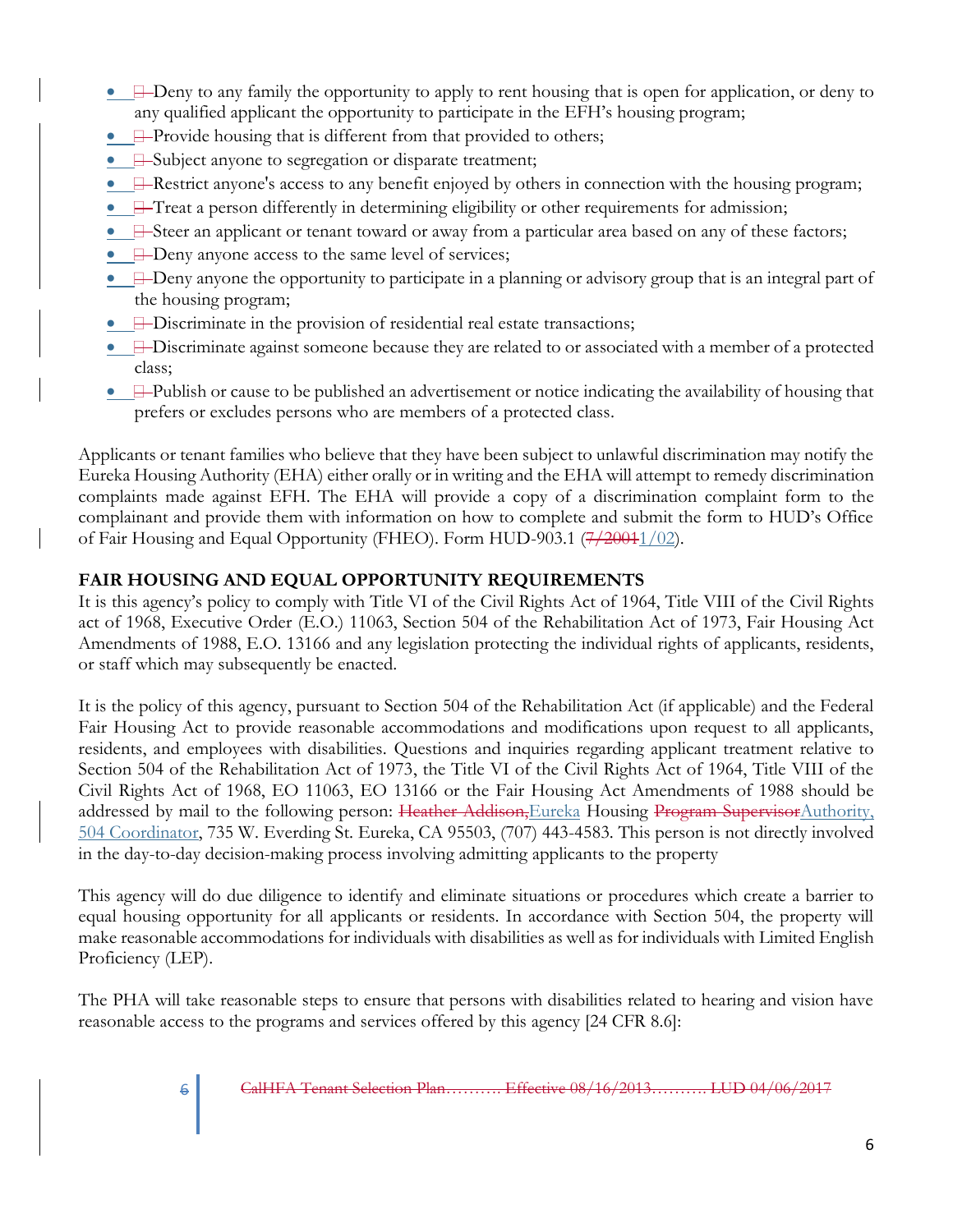- $\bullet$   $\Box$  To meet the needs of persons with hearing impairments, the PHA will provide an e-mail address on all written communications.
- $\bullet$   $\Box$  To meet the needs of persons with vision impairments, large-print and audio versions of key program documents will be made available upon request. When visual aids are used in public meetings or presentations, or in meetings with PHA staff, one-on-one assistance will be provided upon request.
- $\Box$ —Additional examples of alternative forms of communication are sign language interpretation; having material explained orally by staff; or having a third-party representative (a friend, relative or advocate, named by the applicant) to receive, interpret and explain housing materials and be present at all meetings.

## **LIMITED ENGLISH PROFICIENCY (LEDLEP)**

Management complies with EO 13166 in its efforts to improve access to all of its programsprogram activities for persons who, as a result of national origin, are limited in their English proficiency. The PHA will provide written translations of vital documents for each eligible LEP language group that constitutes 5 percent or 1,000 persons, whichever is less, of the population of persons eligible to be served or likely to be affected or encountered.

The PHA will take reasonable steps to ensure meaningful access to the information and services they provide for persons with Limited English Proficiency (LEP). Persons with LEP are that include those who are housing applicants and resident families, who do not speak English as their primary language and who have a limited ability to read, write, speak or understand English. In order to determine the level of access needed, the PHA will balance the following four factors:

- 1. 1. The number or proportion of LEP persons eligible to be served or likely to be encountered by the PHA's housing program;
- 2. 2. The frequency with which LEP persons come into contact with the programs offered within this agency's jurisdiction;
- 3. 3. The nature and importance of the program, activity, or service provided by this agency; and
- 4. 4. The resources available to the PHA and costs. Balancing these four factors will ensure meaningful access by LEP persons to critical services while not imposing undue burdens on this agency.

The PHA will monitor contacts it has with the public, to assess language needs and decide what reasonable steps should be taken, if any. "Reasonable steps" may not be reasonable where the costs imposed substantially exceed the benefits. Where feasible the PHA will pool resources with other agencies and standardize documents and encourage the use of qualified community volunteers. When LEP persons desire, they will be permitted to use, at their own expense, an interpreter of their own choosing, in place of or as a supplement to the free language services offered by the PHA. The interpreter may be a family member or friend.

The PHA will take the following steps when approaching the replacement of written text from one language into an equivalent written text in another language: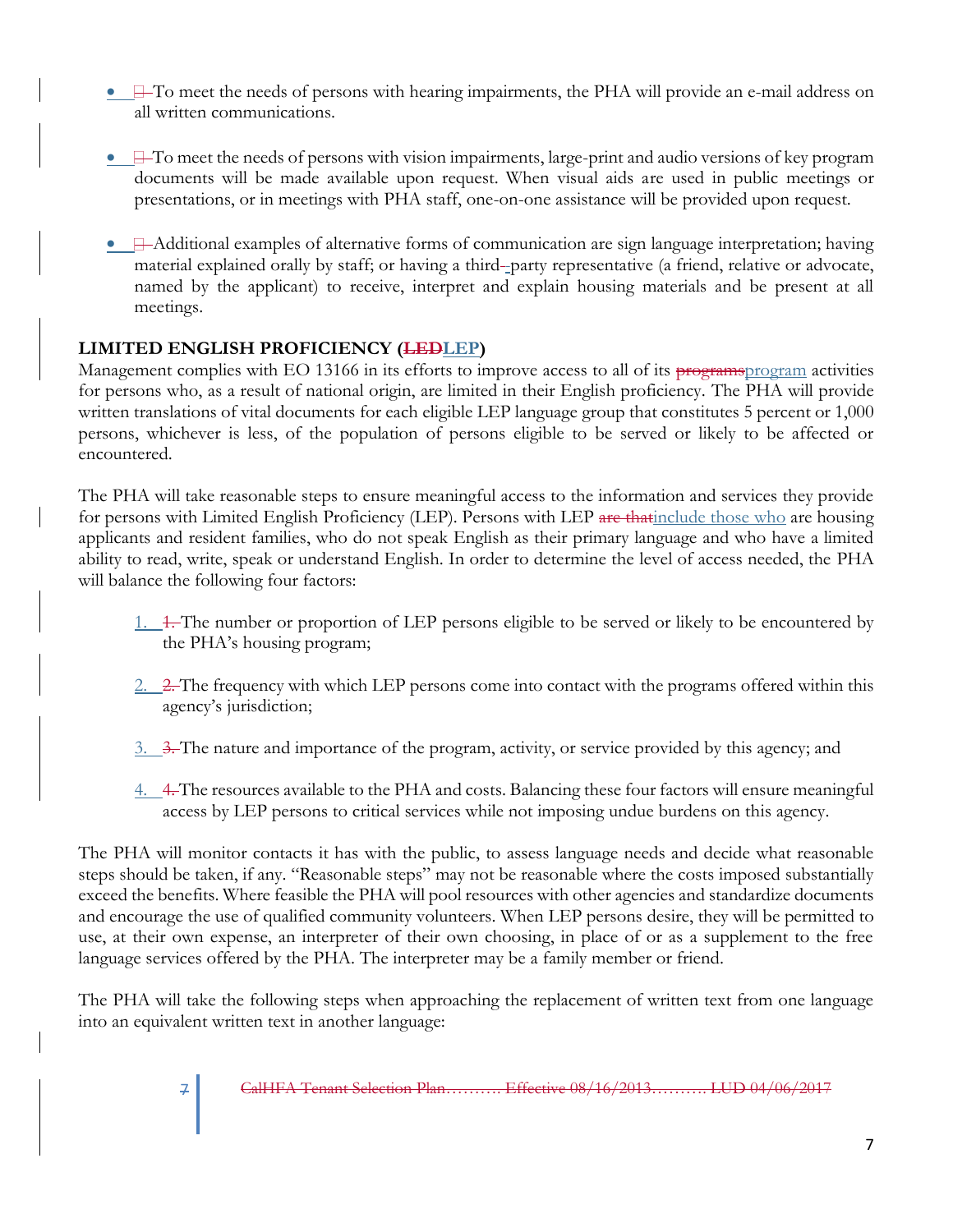- $\Box$ -Provide written translations of vital documents for each eligible LEP language group that constitutes 5 percent or 1,000 persons, whichever is less, of the population of persons eligible to be served or likely to be affected or encountered. Translation of other documents, if needed, can be provided orally; or
- **I**-If there are fewer than 50 persons in a language group that reaches the 5 percent trigger, the PHA may not translate vital written materials, but will provide written notice in the primary language of the LEP language group of the right to receive competent oral interpretation of those written materials, free of cost.

If it is determined that the PHA serves very few LEP persons, and has very limited resources, the PHA will consider alternative ways to articulate in a reasonable manner a plan for providing meaningful access. Entities having significant contact with LEP persons, such as schools, grassroots and faith-based organizations, community groups, and groups working with new immigrants, will be contacted for input into the process.

#### **REASONABLE ACCOMMODATIONS**

Under the Fair Housing Act, the PHA must ensure that persons with disabilities have full access to the PHA's programs and services. This responsibility begins with the first inquiry of an interested family and continues through every programmatic area of the housing program. The PHA will ask all applicants and resident families if they require any type of accommodation, in writing, on intake applications, reexamination documents, and notices of adverse action by the PHA, by including the following language:

*If you or anyone in your family is a person with disabilities, and you require a specific accommodation in order to fully utilize our programs and services, please contact the Housing Authority at (707) 443-4583.*

#### **Definition**

A "reasonable accommodation" is a change, exception, or adjustment to a policy, practice or service that may be necessary for a person with a disability to have an equal opportunity to use and enjoy a dwelling, including public and common use spaces. Since policies and services may have a different effect on persons with disabilities than on other persons, treating persons with disabilities exactly the same as others will sometimes deny them an equal opportunity to use and enjoy a dwelling. [Joint Statement of the Departments of HUD and Justice: Reasonable Accommodations under the Fair Housing Act] Federal regulations stipulate that requests for accommodations will be considered reasonable if they do not create an "undue financial and administrative burden" for the PHA, or result in a "fundamental alteration" in the nature of the program or service offered. A fundamental alteration is a modification that alters the essential nature of a provider's operations.

#### **Request for an Accommodation**

An applicant or participant must explain what type of accommodation is needed to provide the person with the disability full access to the PHA's programs and services. If the need for the accommodation is not readily apparent or known to the PHA, the family must explain the relationship between the requested accommodation and the disability. The PHA will encourage the family to make its request in writing using a reasonable accommodation request form, and the reasonable accommodation request form must be submitted within 10 business days. However, the PHA will consider the accommodation any time the family indicates that an accommodation is needed whether or not a formal written request is submitted. If an informal request is made by the family, the family must explain what type of accommodation is needed to the PHA within 10 business days.

#### **Verification of Disability**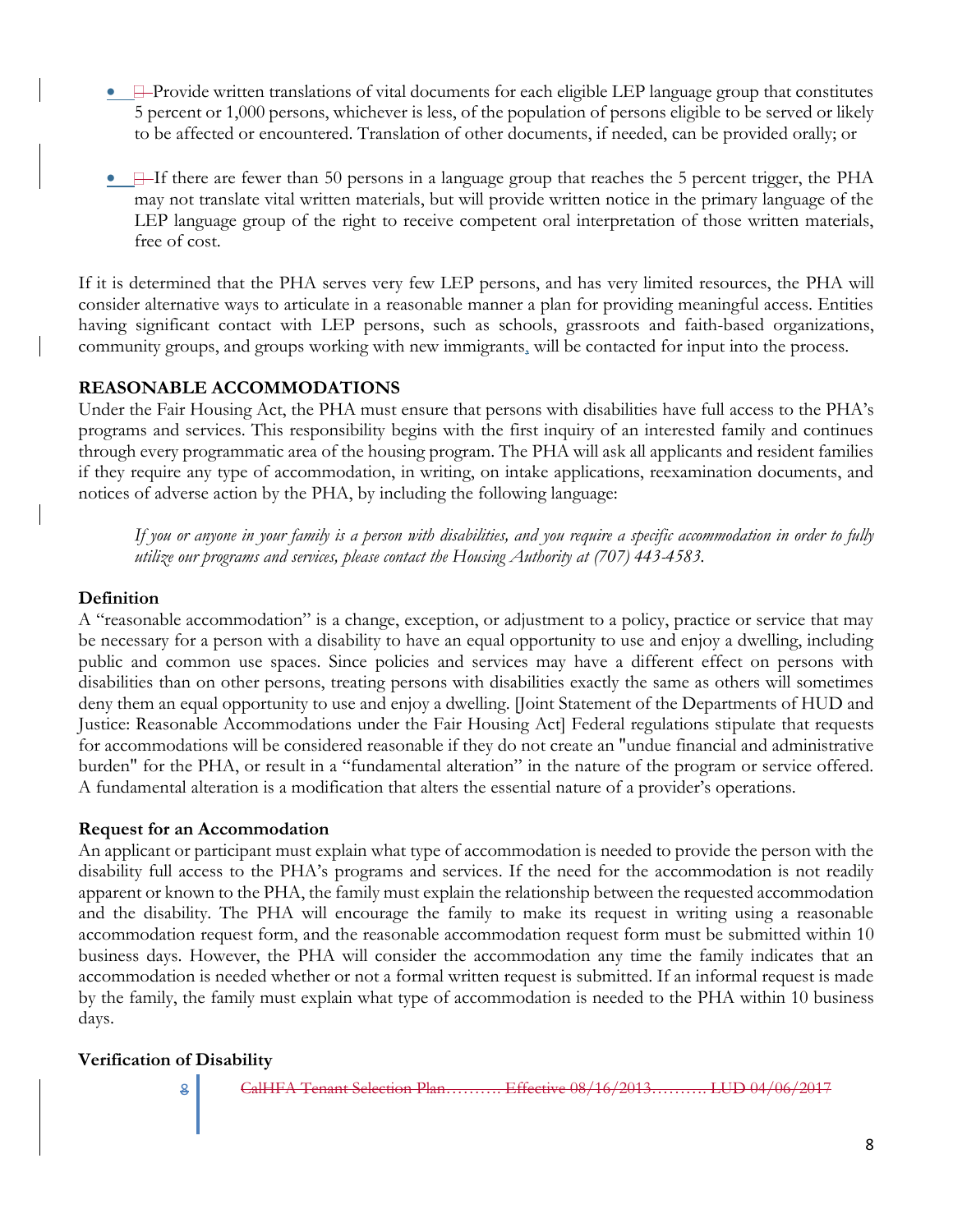The definition of a person with a disability for the purpose of obtaining a reasonable accommodation is much broader than the HUD definition of disability which is used for waiting list preferences and income allowances. See Exhibit 1, for the definition of a person with a disability under federal civil rights laws. Before providing an accommodation, it must determinebe determined that the person meets the definition of a person with a disability, and that the accommodation will enhance the family's access to programs and services.

If a person's disability is obvious or otherwise known, and if the need for the requested accommodation is also readily apparent or known, no further verification will be required [Joint Statement of the Departments of HUD and Justice: Reasonable Accommodations under the Fair Housing Act].

If a family indicates that an accommodation is required for a disability that is not obvious or otherwise known to the PHA, the PHA must verify that the person meets the definition of a person with a disability, and that the limitations imposed by the disability require the requested accommodation.

All information related to a person's disability will be treated in accordance with the PHA's confidentiality policies. In addition to the general requirements that govern all verification efforts, the following requirements apply when verifying a disability:

- **H**-Third-party verification must be obtained from an individual identified by the family who is competent to make the determination. A doctor or other medical professional, a peer support group, a non-medical service agency, or a reliable third party who is in a position to know about the individual's disability may provide verification of a disability [Joint Statement of the Departments of HUD and Justice: Reasonable Accommodations under the Fair Housing Act].
- $\Box$  The PHA must request only information that is necessary to evaluate the disability-related need for the accommodation. The  $\sqrt{\text{EBAPHA}}$  may not inquire about the nature or extent of any disability.
- **H**-Medical records will not be accepted or retained in the participant file.
- $\bullet$   $\Box$  In the event that the PHA does receive confidential information about a person's specific diagnosis, treatment, or the nature or severity of the disability, this agency will dispose of it. In place of the information, it will be noted in the file that the disability and other requested information havehas been verified, the date the verification was received, and the name and address of the knowledgeable professional who sent the information [Notice PIH 2010-26].

#### **Approval/Denial of Request for a Reasonable Accommodation**

Requests for accommodations will be assessed on a case-by-case basis and the PHA will approve a request for an accommodation if the following three conditions are met:

- $\bullet$   $\Box$  The request was made by or on behalf of a person with a disability.
- **F**There is a disability-related need for the accommodation.
- $\Box$  The requested accommodation is reasonable, meaning it would not impose an undue financial and administrative burden on the PHA, or fundamentally alter the nature of the PHA's operations.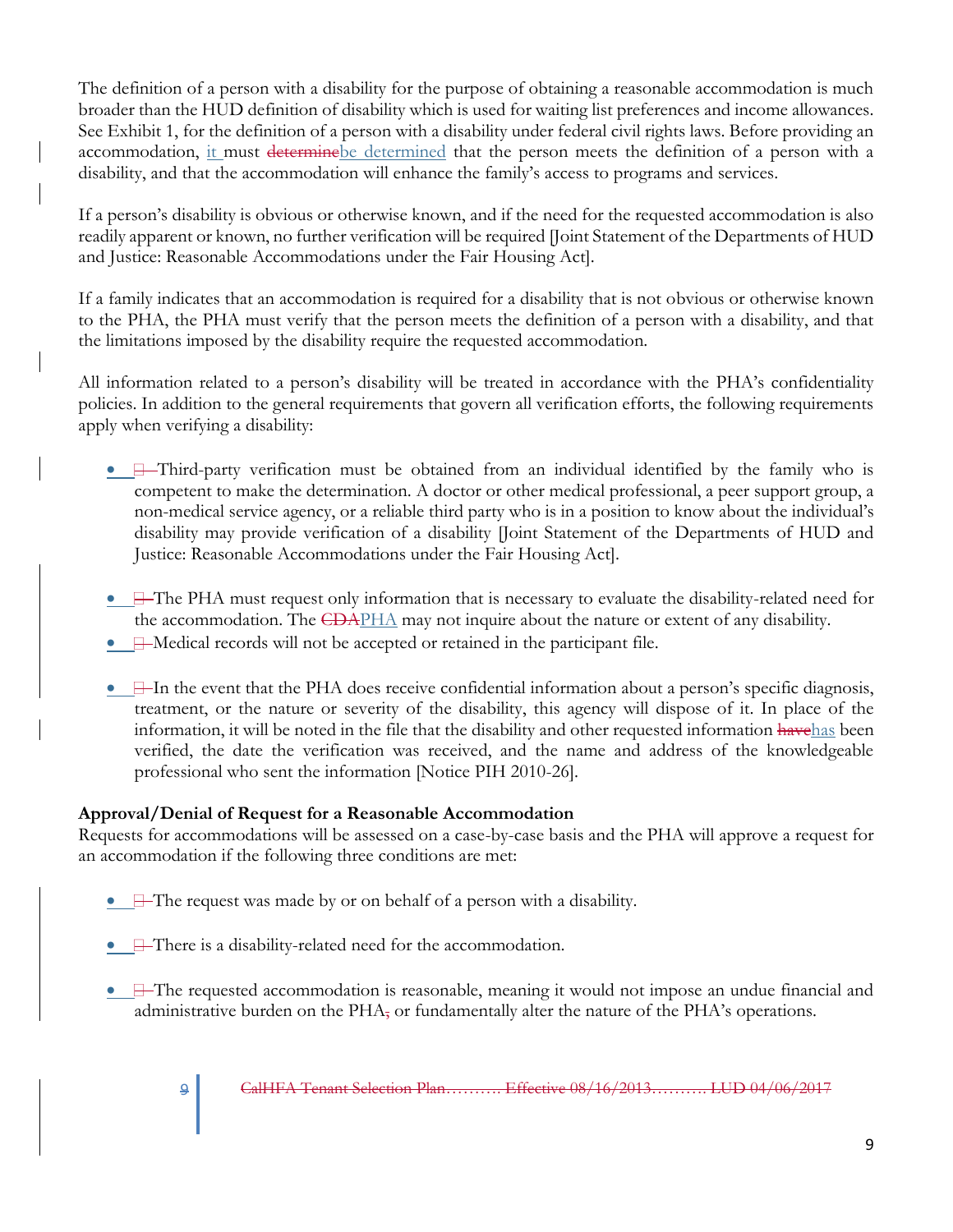After a request for an accommodation is presented, the PHA will acknowledge receipt of the request in writing within 10 business days. Once all necessary documentation has been received, the PHA will process and make its final decision on whether to grant or deny the reasonable accommodation request within a reasonably prompt period of time, taking into account the need for verifications and an interactive process. If the PHA denies a request for an accommodation because it is not reasonable (it would impose an undue financial and administrative burden or fundamentally alter the nature of the operations or otherwise does not meet applicable criteria of reasonableness), the PHA will invite the family to discuss whether an alternative accommodation could effectively address the family's disability-related needs without a fundamental alteration to the housing program and without imposing an undue financial or administrative burden.

If the PHA believes that the family has failed to identify a reasonable alternative accommodation after interactive discussion and negotiation, or if the family fails to participate in the discussion, the PHA will notify the family, in writing, of its determination within a reasonable amount of time from the date of the most recent discussion or communication with the family. If the family disagrees with the decision to grant or deny a request for reasonable accommodation, the family may request an additional meeting as an appeal of the decision through an informal hearing (if applicable).

#### **Reasonable Accommodation in Denial of Admission**

If the family includes a person with disabilities, the PHA's decision concerning denial of admission is subject to consideration of reasonable accommodation in accordance with 24 CFR Part 8. If the family indicates that the behavior of a family member with a disability is the reason for the proposed denial of admission, the PHA will ask for information to determine whether the behavior is related to the disability and whether an accommodation will alleviate the behavior. The family must make the reasonable accommodation request within 10 days from the date of the denial notice. Upon the family's request, the PHA will determine whether alternative measures are appropriate as a reasonable accommodation. The PHA will only consider accommodations that can reasonably be expected to address the behavior, action, or non-action that is the basis of the proposed denial of admission. If a request for an accommodation has been made, the PHA will consider disability-related circumstances when deciding to admit or deny an applicant. The agency may provide an exception to PHA rules, policies, practices, or services, but will not lower or waive the essential eligibility requirements of the housing program, as doing so would alter the fundamental nature of the program. Even for a family that includes a person with disabilities, the PHA will not grant exceptions for the following:

- $\bullet$   $\Box$  Individuals currently using controlled substances illegally;
- $\Box$  Individuals who abuse alcohol to the detriment of others;
- $\Box$  Convicted sexual offenders who are required to register under any state;
- $\Box$ —Individuals who have been evicted from federally assisted housing due to drug-related criminal activity within the previous three years, unless a PHA approved rehabilitation program has been successfully completed.

Even with accommodation, the PHA is not required to admit the following:

• **I**-Individuals who are not "otherwise qualified" for the housing program.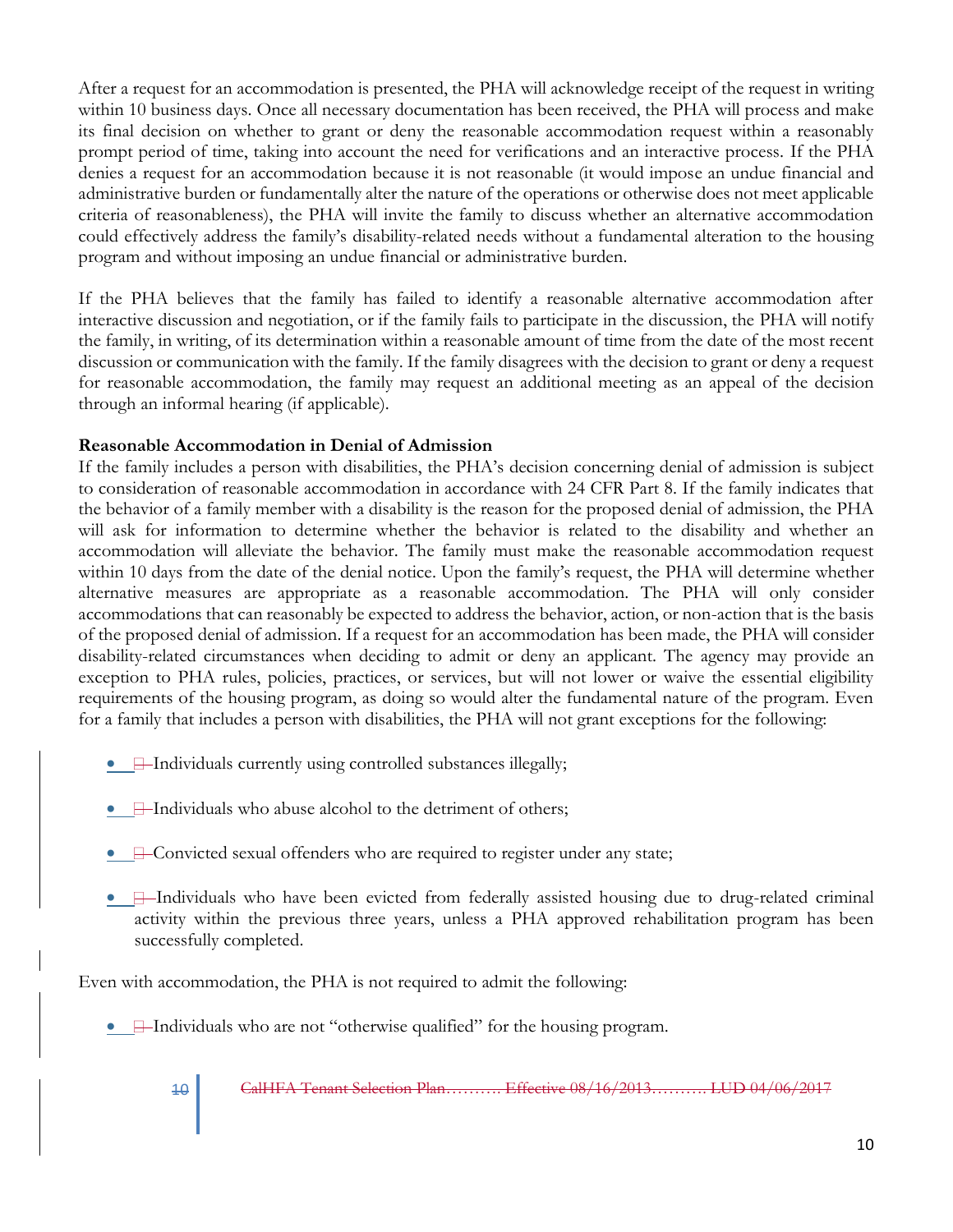- $\Box$ -Individuals who would cause undue financial and administrative burdens, or would require a fundamental alteration in the nature of the housing program.
- $\Box$  Individuals whose request for accommodation is not necessary or will not be effective.

### **PRIVACY ACT REQUIREMENTS [24 CFR 5.212]**

#### **§5.212 Compliance with the Privacy Act and other requirements.**

(a) *Compliance with the Privacy Act.* The collection, maintenance, use, and dissemination of SSNs, EINs, any information derived from SSNs and Employer Identification Numbers (EINs), and income information under this subpart shall be conducted, to the extent applicable, in compliance with the Privacy Act (5 U.S.C. 552a) and all other provisions of Federal, State, and local law.

It is the policy of this property to guard the privacy of individual's information in compliance with the Privacy Act of 1974. Therefore, neither the PHA nor its agents shall disclose any personal information contained in its records to any person or agency unless required by law, or unless the individual about whom information is requested shall give written consent to such disclosure.

Applicants and participants, including all adults in the household, are required to sign HUD-9887 and HUD-9887A consent forms. These forms incorporate the Federal Privacy Act Statement and describe how the information collected using the form may be used, and under what conditions HUD or the PHA may release information collected.

All applicant and participant information will be kept in a secure location and access will be limited to authorized PHA staff. The PHA staff will not discuss personal family information unless there is a business reason to do so. Inappropriate discussion of family information or improper disclosure of family information by staff will result in disciplinary action. Information may be released to appropriate federal, state, and local agencies when relevant, and to civil, criminal, or regulatory investigators and prosecutors. However, the information will not be otherwise disclosed or released unless that individual gives written authorization to do so.

This privacy policy in no way limits the PHA's ability to collect such information as it may need to determine eligibility, compute rent, or determine an applicant's suitability for tenancy or for continued occupancy for participants, this includes all adults in the household. Consistent with the intent of Section 504 of the Rehabilitation Act of 1973, any information obtained on disability status will be treated in a confidential manner.

## **VIOLENCE AGAINST WOMEN ACT (VAWA)**

#### **Overview**

The Final Rule of Violence against Against Women Reauthorization Act of 20052013 (VAWA) provides special protections for protects applicants and residents who are victims of domestic violence, dating violence, and stalking who are applying for or receiving sexual assault from being denied housing, evicted or terminated from housing assistance underwhen the EFH programs. If your state or local laws provide greater protection forAdverse Factors leading to such victims, those laws take precedence over VAWAdenial, eviction or termination are the direct result of the domestic violence, dating violence, stalking, or sexual assault they have suffered.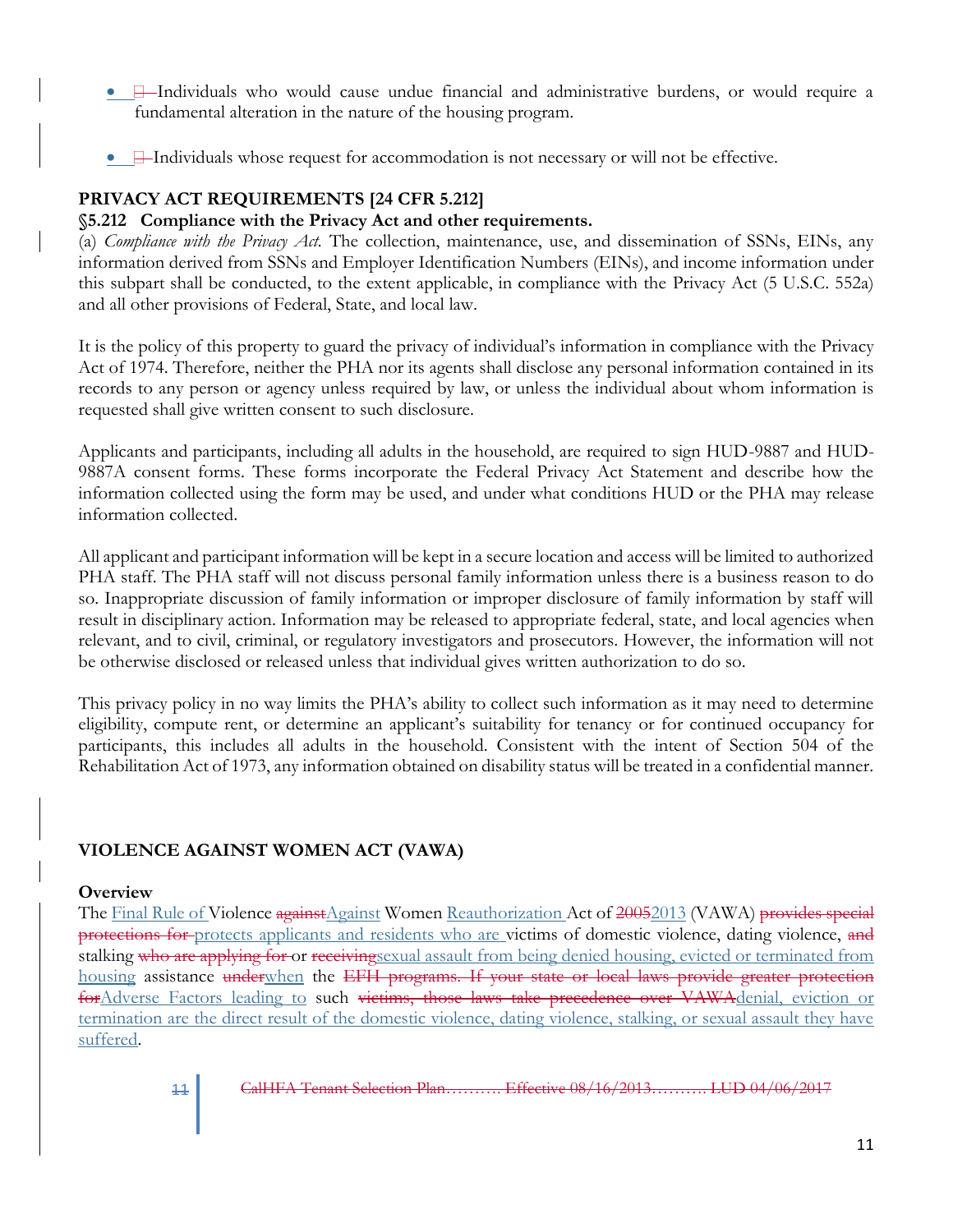#### **Definitions [24 CFR 5.2003]**

The term *bifurcate* means, with respect to an EFH program lease, to divide a lease as a matter of law such that certain tenants can be evicted or removed while the remaining family members' lease and occupancy rights are allowed to remain intact.

The term *dating violence* means violence committed by a person who is or has been in a social relationship of a romantic or intimate nature with the victim; and where the existence of such a relationship shall be determined based on a consideration of the following factors:

- $\bullet$   $\Box$  The length of the relationship;
- $\Box$  The type of relationship;
- $\bullet$   $\Box$  The frequency of interaction between the persons involved in the relationship.

The term *domestic violence* includes felony or misdemeanor crimes of violence committed by :

- a current or former spouse or intimate partner of the victim,
- by a person with whom the victim shares a child in common,
- $\bullet$  by a person who is cohabitating with or has cohabitated with the victim as a spouse, <u>or intimate partner</u>
- by a person similarly situated to a spouse of the victim under the domestic or family violence laws of the jurisdiction receiving grant monies, or
- by any other person against an adult or youth victim who is protected from that person's acts under the domestic or family violence laws of the jurisdiction.

The term *immediate family memberaffiliated individual* means, with respect to a person:

- $\Box$  A spouse, parent, brother-or, sister, or child of that person, or an individual to whom that person stands in the position or place of a parent or guardian; or
- $\Box$  Any other personindividual, tenant, or lawful occupant living in the household of that person-and related to that person .

The term *sexual assault* means any nonconsensual sexual act proscribed by blood and marriageFederal, Tribal, or State law, including when the victim lacks capacity to consent.

The term *stalking* means:

To follow, pursue, or repeatedly commit acts with the intent to kill, injure, harass, or intimidate; or

To place under surveillance with the intent to kill, injure, harass, or intimidate another person; and

If the engaging in a course of, or as a result of, such following, pursuit, surveillance, or repeatedly committed acts, to place conduct directed at a specific person inthat would cause a reasonable fear of the death of, or serious bodily injury to, or to cause substantial emotional harm to (1) that person, (2) a member of the immediate family of that person, or (3) the spouse or intimate partner of that person. person to:

- Fear for the person's individual safety or the safety of others; or
- Suffer substantial emotional distress.

#### **Notification [24 CFR 5.2005(a)]**

The EFH will post information regarding VAWA on its Web site. Information about VAWA will be included with housing application materials and in notices of denial of assistance.

12 CalHFA Tenant Selection Plan………. Effective 08/16/2013………. LUD 04/06/2017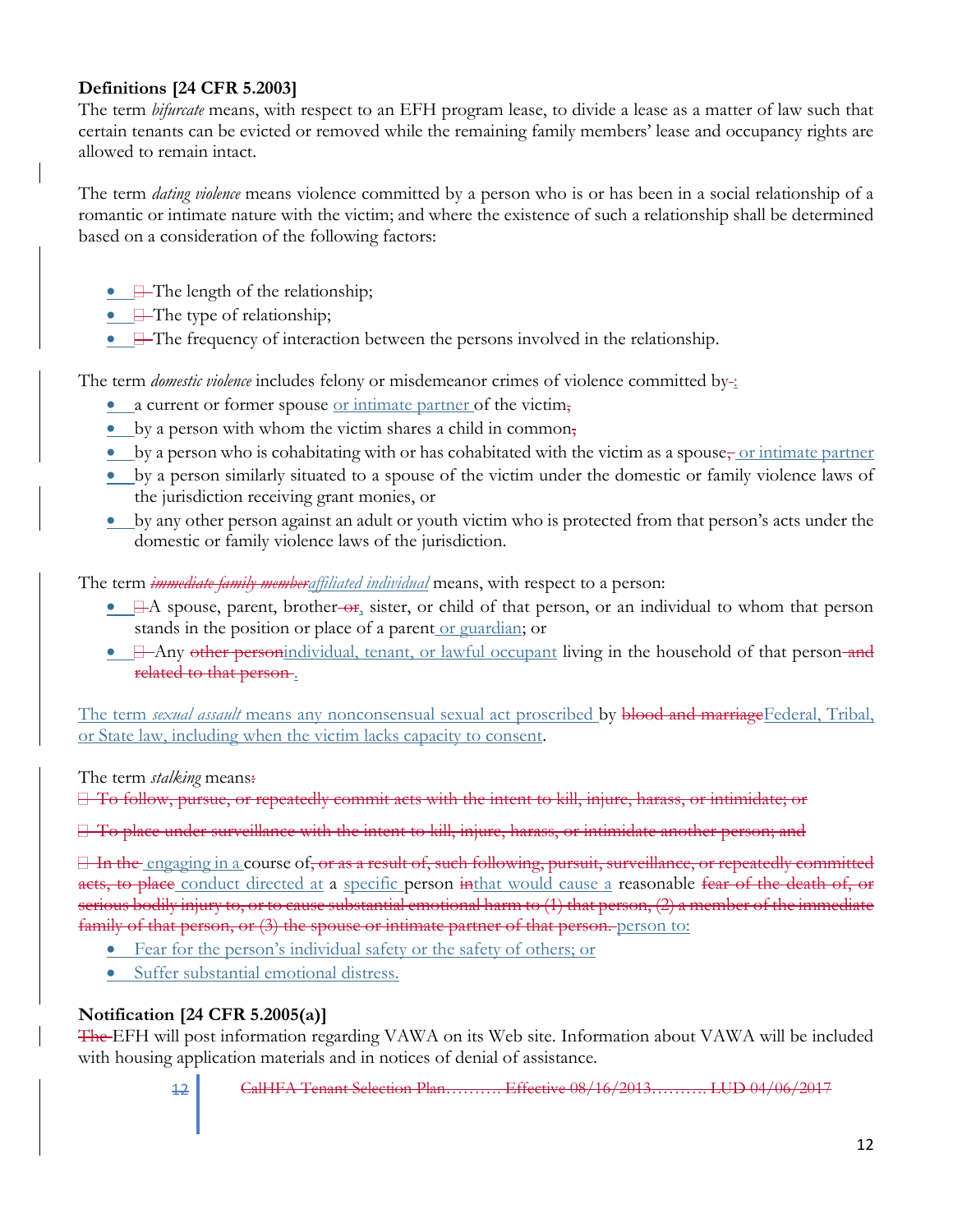#### The

EFH will provide all tenants with information about VAWA at the time of admission. Whenever-the EFH has reason to suspect that providing information about VAWA to a tenant might place a victim of domestic violence at risk, it will attempt to deliver the information by hand directly to the victim.

#### **Documentation [24 CFR 5.2007]**

Any request for documentation of domestic violence, dating violence, or stalking will specify a deadline of 10 business days following receipt of the request, will describe the three forms of acceptable documentation, will provide explicit instructions on where and to whom the documentation must be submitted, and will state the consequences for failure to submit the documentation or request an extension in writing by the deadline. The individual may satisfy the EFH's requestrequirements by providing any one of the following three forms of documentation:

- (1)1. A completed and signed HUD-approved certification form (HUD-5382, Certification of Domestic Violence, Dating Violence, or Stalking), which must include the name of the perpetrator;
- $2.$   $(2)$  A federal, state, tribal, territorial, or local police report or court record;
- 3. (3) Documentation signed by a person who has assisted the victim in addressing domestic violence, dating violence, or stalking, or the effects of such abuse. This person may be an employee, agent, or volunteer of a victim service provider; an attorney; or a medical professional. The person signing the documentation must attest under penalty of perjury to the person's belief that the incident in question are bona fide incidents of abuse. The victim must also sign the documentation.

If presented with conflicting certification documents (two or more) HUD-5382 forms.)) from members of the same household, the EFH will attempt to determine which is the true victim by requiring each of them to provide third-party documentation in accordance with 24 CFR 5.2007(b)(2) or (3) and by following any HUD guidance on how such determinations should be made.

The EFH has the discretion to provide benefits to an individual based solely on the individual's statement or other corroborating evidence (i.e., without requiring formal documentation of abuse). If the EFH accepts an individual's statement or other corroborating evidence of domestic violence, dating violence, or stalking, the EFH will document acceptance of the statement or evidence in the individual's file.

In order to deny relief for protection under VAWA, the EFH must provide the individual requesting relief with a written request for documentation of abuse. If the individual fails to provide the documentation within 10 business days from the date of receipt, or such longer time as the EFH may allow, the EFH may deny relief for protection under VAWA.

#### **Confidentiality [24 CFR 5.2007(b)]**

All information provided to the EFH regarding domestic violence, dating violence, or stalking, including the fact that an individual is a victim of such violence or stalking, must be retained in confidence. This means that the EFH:

1. (1) May not enter the information into any shared database;

(2) May not allow employees or others to access the information unless they are explicitly authorized —to do so and have a need to know the information for purposes of their work;

—and

 $\frac{333}{2}$  May not provide the information to any other entity or individual, except to the extent that the disclosure is:

13 CalHFA Tenant Selection Plan………. Effective 08/16/2013………. LUD 04/06/2017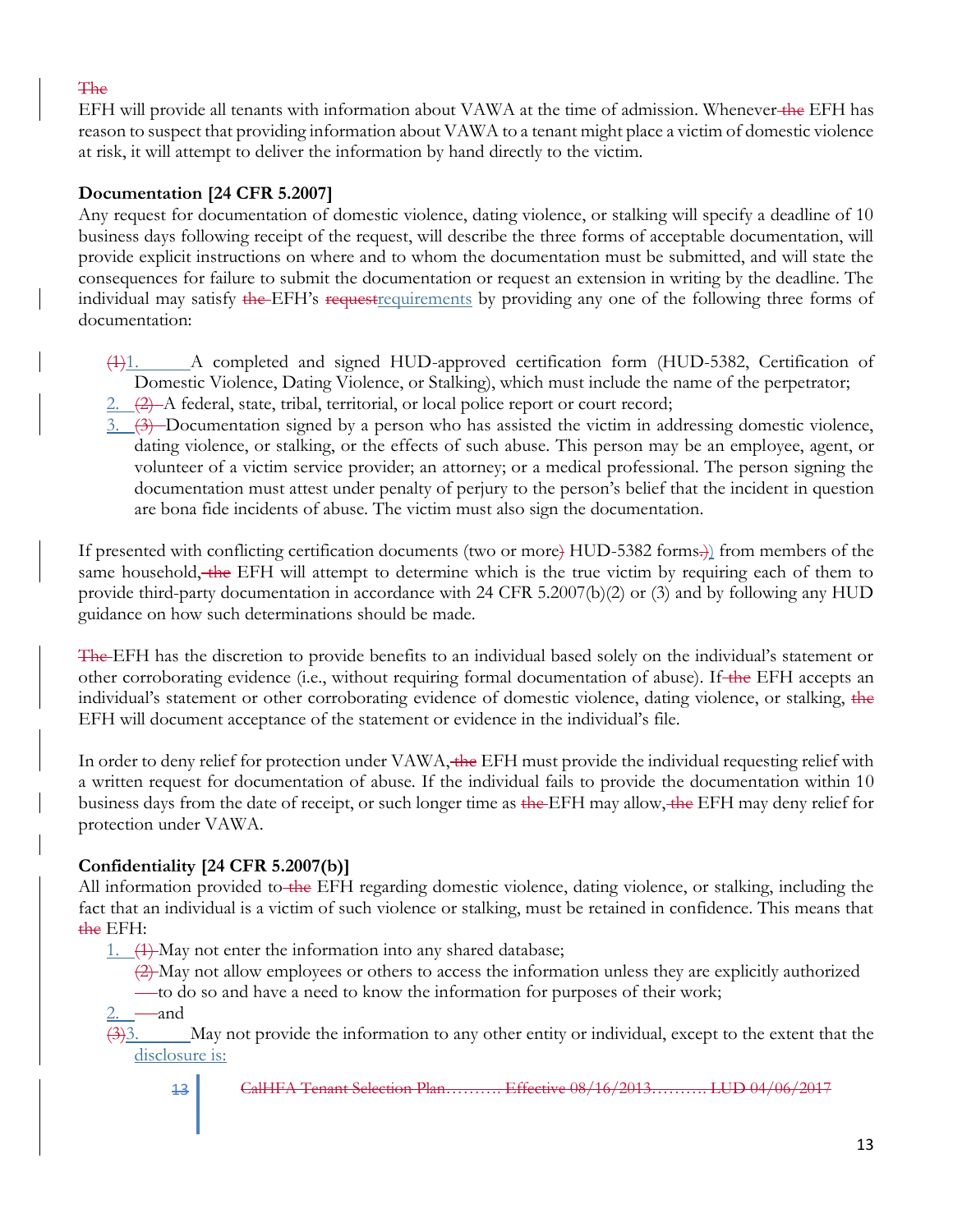disclosure is:

a. requested or consented to by the individual in writing;

 $\underline{b}$ .  $\underline{b}$  b. required for use in an eviction proceeding; or

 $c.$   $\longrightarrow$  c. otherwise required by applicable law.

If disclosure is required for use in an eviction proceeding or is otherwise required by applicable law, the EFH will inform the victim before disclosure occurs so that safety risks can be identified and addressed. See Exhibit 1. For additional information or <u>any q</u>uestions regarding VAWA, please contact Susan Strom, the housing authority's Community Liaison at the EHA, 707-443-4583 ext. 211.

## **ELIGIBILITY REQUIREMENTS**

## **Overview**

The PHA is responsible for ensuring that every individual and family admitted to the housing program meets all program and project eligibility requirements. This includes any individual approved to join the family after the family has been admitted to the program. The family must provide any information needed by the PHA to confirm eligibility and determine the level of the family's assistance [24 CFR 880.601(b)] to be eligible for multifamily housing developments covered under this tenant selection plan.

The applicant family must:

- Qualify as a family as defined by HUD and the PHA;
- **Have income at or below HUD-specified income limits;**
- $\Box$  Qualify on the basis of citizenship or the eligible immigrant status of family members;
- $\Box$ -Provide social security number information for family members as required [PHA 2012-10 (HA);
- **E**-Consent to the PHA's collection and use of family information as provided for in PHA-provided consent forms;
- $\Box$  Qualify to reside in the unit based on income, rent or targeted restrictions for that unit;
- $\Box$  The PHA must Provide information or access to allow the PHA to determine that the current or past behavior of household members does not include activities that are prohibited by HUD or the PHA.

## **Definitions** *Family [24 CFR 5.403]*

To be eligible for admission, an applicant must qualify as a family. *Family* as defined by HUD, includes but is not limited to the following, regardless of actual or perceived sexual orientation, gender identity, or marital status:

- $\Box$ —a single person, who may be elderly and/or disabled; or
- $\Box$ —a group of persons residing together. Such group includes, but is not limited to a family with or without children (a child who is temporarily away from the home because of placement in foster care is considered a member of the family), an elderly family, a near-elderly family, a disabled family, a displaced family, or the remaining member of a tenant family. The PHA has the discretion to determine if any other group of persons qualifies as a family.

A family also includes two or more individuals who:

- $\Box$  are not related by blood, marriage, adoption, or other operation of law;
- $\bullet$   $\quad$   $\quad$   $\bullet$   $\quad$   $\bullet$  intend to remain in a family relationship and share residency; and
	- 14 CalHFA Tenant Selection Plan………. Effective 08/16/2013………. LUD 04/06/2017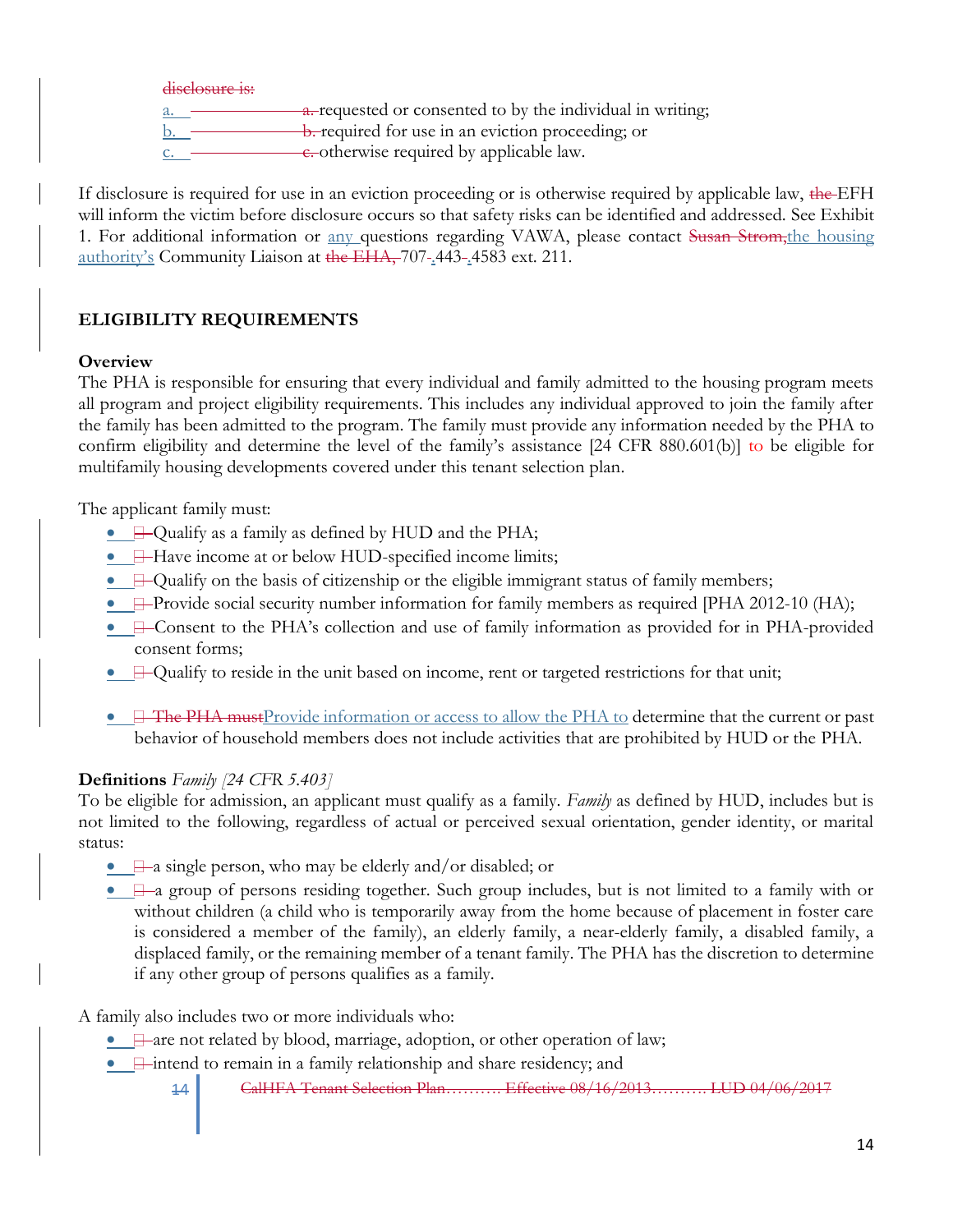- $\bullet$   $\Box$  are currently living together in a family relationship under one roof or have a history as a family unit and can show evidence of a stable family relationship by:
	- o demonstrating that they have lived together previously; or
	- o demonstrating that each individual's income and other resources are shared and will be available to meet the needs of the family

Families who meet these criteria will not be awarded an extra bedroom. Each family must identify the individuals to be included in the family at the time of application, and must update this information if the family's composition changes.

#### *Elderly Family [24 CFR 5.100, 5.403]*

A family whose head or spouse or sole member is a person who is at least 62 years of age. It may include two or more persons who are at least 62 years of age living together, or one or more persons who are at least 62 years of age living with one or more live-in aides.

#### *Disabled Family [24 CFR 5.403]*

A family whose head, spouse, or sole member is a person with disabilities. It may include two or more persons with disabilities living together, or one or more persons with disabilities living with one or more live-in aides.

#### *Person with Disabilities* [24 CFR 5.403]

A person with disabilities for purposes of program eligibility:

- (1) Means a person who:
	- (i) Has a disability, as defined in 42 U.S.C. 423;
		- A. (A) Inability to engage in any substantial gainful activity by reason of any medically determinable physical or mental impairment which can be expected to result in death or which has lasted or can be expected to last for a continuous period of not less than 12 months; or
		- B. (B) In the case of an individual who has attained the age of 55 and is blind, inability by reason of such blindness to engage in substantial gainful activity requiring skills or abilities comparable to those of any gainful activity in which he/she has previously engaged with some regularity and over a substantial period of time. For the purposes of this definition, the term blindness, as defined in section  $416(i)(1)$  of this title, means central vision acuity of 20/200 or less in the better eye with use of a correcting lens. An eye which is accompanied by a limitation in the fields of vision such that the widest diameter of the visual field subtends an angle no greater than 20 degrees shall be considered for the purposes of this paragraph as having a central visual acuity of 20/200 or less.

#### **SOCIAL SECURITY NUMBER (SSN) REQUIREMENTS**

The regulation at 24 CFR 5.216 now requires that assistance applicants and tenants, excluding tenants age 62 and older as of January 31, 2010, whose initial determination of eligibility was begun prior to January 31, 2010, and those individuals who do not contend eligible immigration status, to disclose and provide verification of the complete and accurate SSN assigned to them. The requirement to disclose and provide verification of a

<sup>15</sup> CalHFA Tenant Selection Plan………. Effective 08/16/2013………. LUD 04/06/2017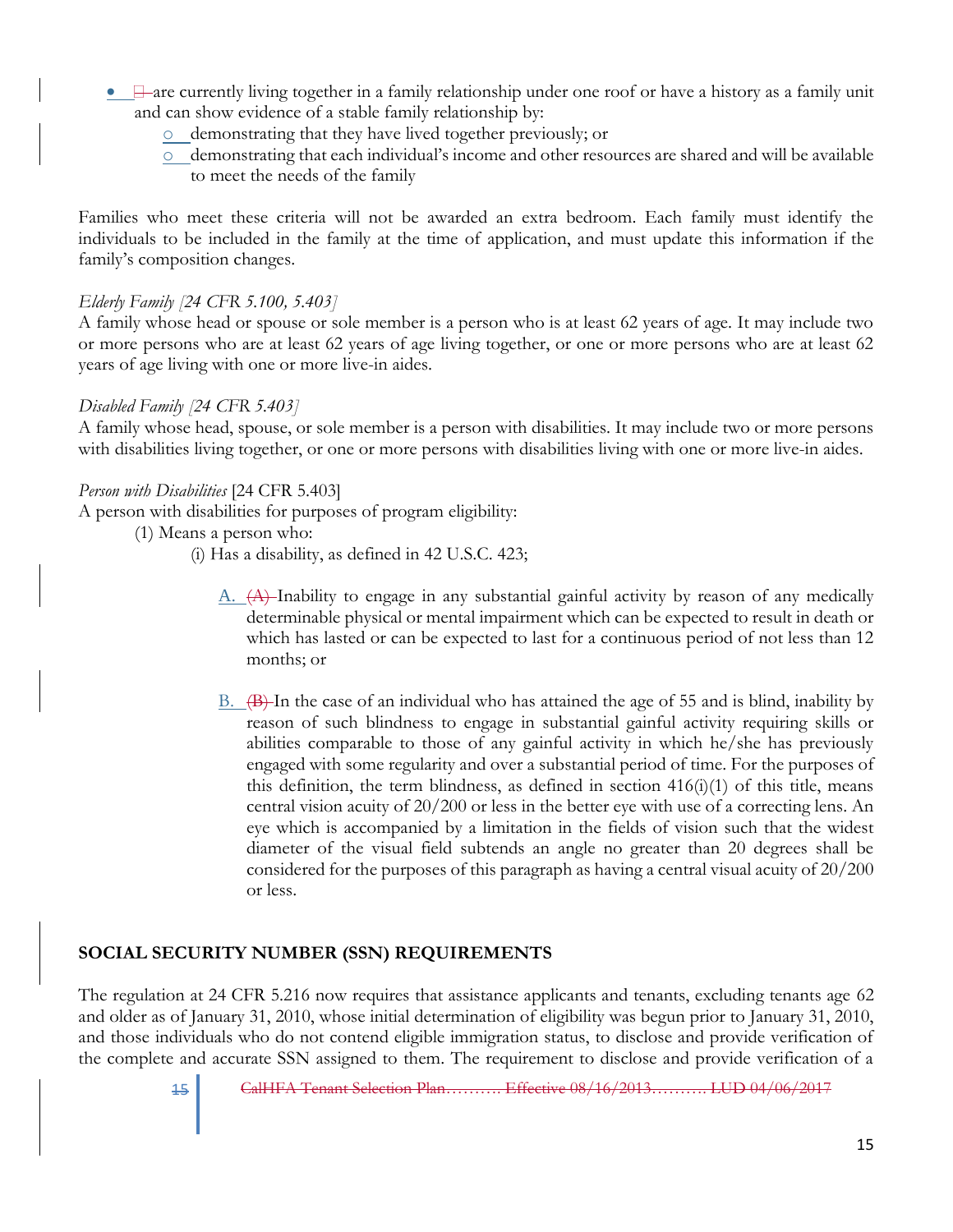SSN is no longer limited to those assistance applicants and tenants six years of age and older. HUD NOTICE: H 10-08. Issued: April 13, 2010.

In order to determine eligibility and offer a unit, HUD requires every household member, including live-in aides, foster children and fostered adults (unless the household is an Exception as noted in 1 ) to have a Social Security Number (SSN).

The family must provide (for management to copy) a valid Social Security card (SSC) issued by the Social Security Administration for each household member regardless of age:

- $\Box$  If the household member cannot produce his/her valid  $(SSC)_{74}$ , the following alternative document must be provided as documentation:
	- $\circ$   $\equiv$ -Original documentation from the SSA showing the missing SSC has been applied for. This document must show the name and SSN of the person and will be accepted until the SSC has been received by the family.
	- $\circ \quad \exists$ Documents that have been altered, mutilated or are not legible, or that appear to be forged, will be rejected.
	- $\circ$   $\Box$  In this case, management will explain the reason why the document is not acceptable and will request the submission of acceptable documentation within a reasonable time frame prior to a unit being offered.

After the electronic transmission of the Move-In certification, the SSN will be verified via the Enterprise Income Verification (EIV) computer matching program with the Social Security Administration and a copy of that verification will be retained in the tenant file.

- (1) Exceptions:
	- (a) Individuals who acknowledge that they are not entitled to housing assistance because they do not have eligible immigration status.
	- (b) This is documented by the household member's Citizenship Declaration showing that the individual did not contest eligible immigration status. Mixed households with unassisted, ineligible noncitizens can be admitted with prorated assistance, even though the unassisted individuals do not have SSN documentation.
	- (c) Household members who were age  $62+$  as of  $1/31/10$  AND whose initial determination of eligibility had already begun prior to 1/31/10.
- (2) Timeframes for providing Social Security Numbers and documentation:
	- (a) An applicant may not become a participant in the program unless the applicant submits the required SSN documentation to the PHA. The applicant must provide SSN documentation to the PHA within 60 days from the date on which the applicant certified that the documentation was not available.
	- (b) If the owner has determined that the applicant is otherwise eligible for admission into the property and the only outstanding verification is that of the SSN, the applicant may retain his or her place on the waiting list for the 60-day period during which the applicant is trying to obtain documentation.
	- (c) After 60 days, if the applicant has been unable to supply the required SSN documentation, the applicant should be determined ineligible and removed from the waiting list.

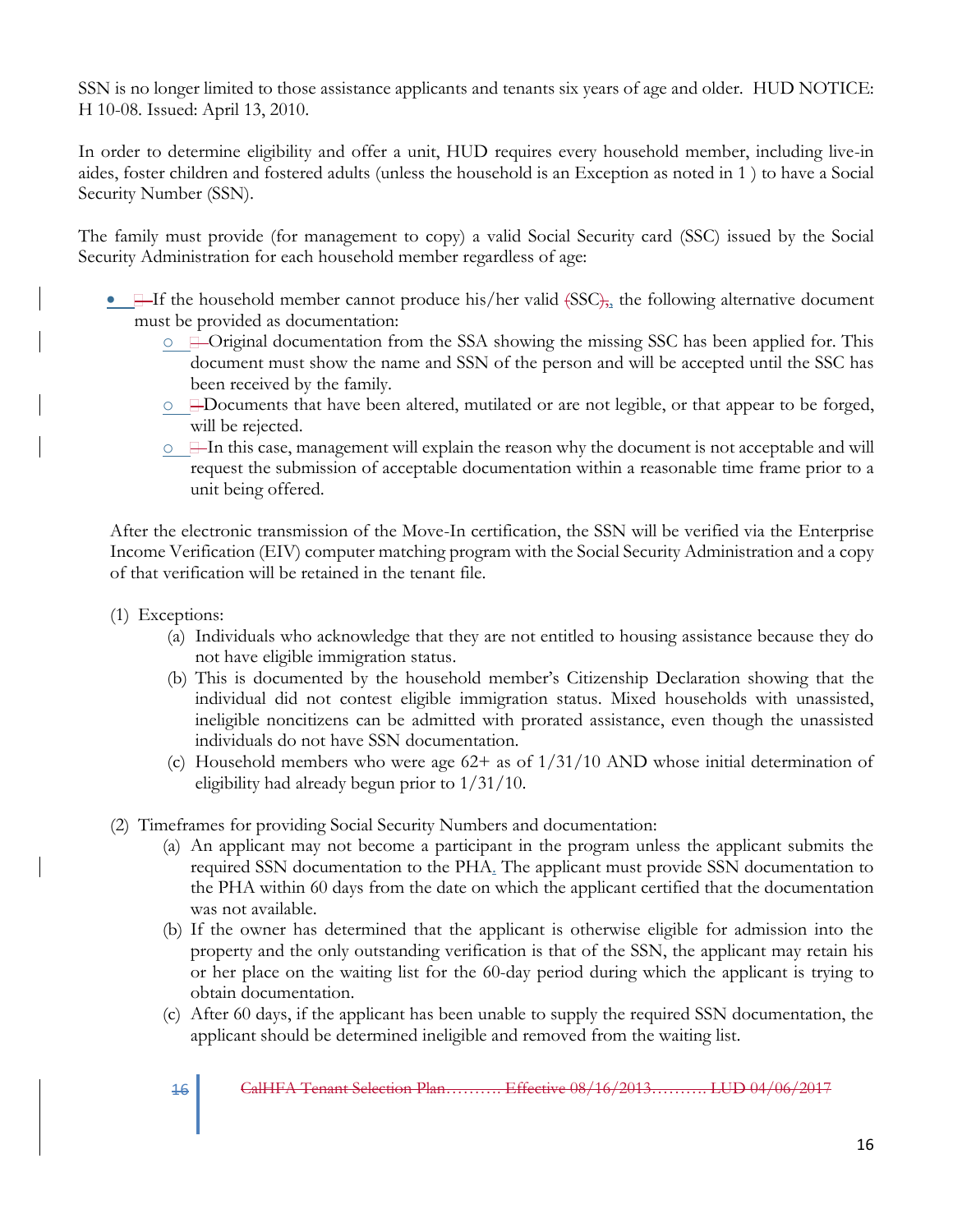- (3) Each family member must have U.S. citizenship, naturalization, and/or verified eligible immigration status, if under 62 years of age, to qualify for subsidy.
- (4) A person claiming to be an eligible non-citizen who is under age 62, must sign a Verification Consent Form and present one of the following documents, along with the completed application before eligibility can be determined.
	- (a)  $\left( \phi \right)$  Form I-551, Alien Registration Receipt Card (for permanent resident status) (b) Form I-94, Arrival/Departure Record, with one of the following annotations: (i) "Admitted as refugee Pursuant to section 207", (ii) "Section 208" or "Asylum", (iii) "Section 243(b)" or "Deportation stayed by
	- (b) Attorney General", or (iv) "Paroled Pursuant to Sec. 212(v)(5) of the Immigration and Nationality Act (INA)".
	- $(c)$   $(e)$  If Form I-94 is not annotated, one of the following documents must be provided: (i) final court decision granting asylum, but only if no appeal is taken, (ii) Letter from a Department of Homeland Security (DHS) asylum officer granting asylum (if application was filed on/after 10/1/90), or from a DHS district director granting asylum (if application was filed before 10/1/90), (iii) Court decision granting withholding of deportation, or (iv) letter from a DHS asylum officer granting withholding of deportation (if application was filed on/after  $10/1/90$ )
	- (d) (d) Form I-688, Temporary Resident Card, which must be annotated "Section 245A" or "Section 210"

(e) Form I-688B, Employment Authorization Card, which must be annotated "Provision of Law

- (e) 274a.12(11)" or "Provision of Law 274a.12."
- $(f)$   $(f)$  Receipt issued by the DHS indicating that an application for issuance of a replacement document in one of the above-listed categories has been made and that the applicant's entitlement to the document has been verified
- $(g)$   $(g)$  Form I-151, Alien Registration Receipt Card All persons claiming to be eligible non-citizens, who are under age 62, will have their citizenship eligibility status verified through the computerized SAVE System provided by the Department of Homeland Security (DHS).
- (5) If secondary verification is necessary and is not provided within the SAVE System, immigration status will be verified using the paper process. A completed Document Verification Request, Form G-845S, and photocopies of the immigration documentation provided by the applicant will be mailed to the local immigration office to receive verification of the validity of the documents.
- (6) Student Eligibility. An individual enrolled as either a part-time or full-time student at an institution of higher education for the purpose of obtaining a degree, certificate, or other program leading to a recognized educational credential must meet all of the following criteria to be eligible:
	- (a) Be of legal contract age under state law,
	- (b) Have established a household separate from parents or legal guardians for at least one year prior to application, or
	- (c) Meet the U.S. Department of Education's definition of an independent student,
	- (d) Not be claimed as a dependent by parents or legal guardians under IRS regulations, and
	- (e) Obtain a certification of the amount of financial assistance that will be provided by parents, signed by the individual providing the support, even if no assistance will be provided.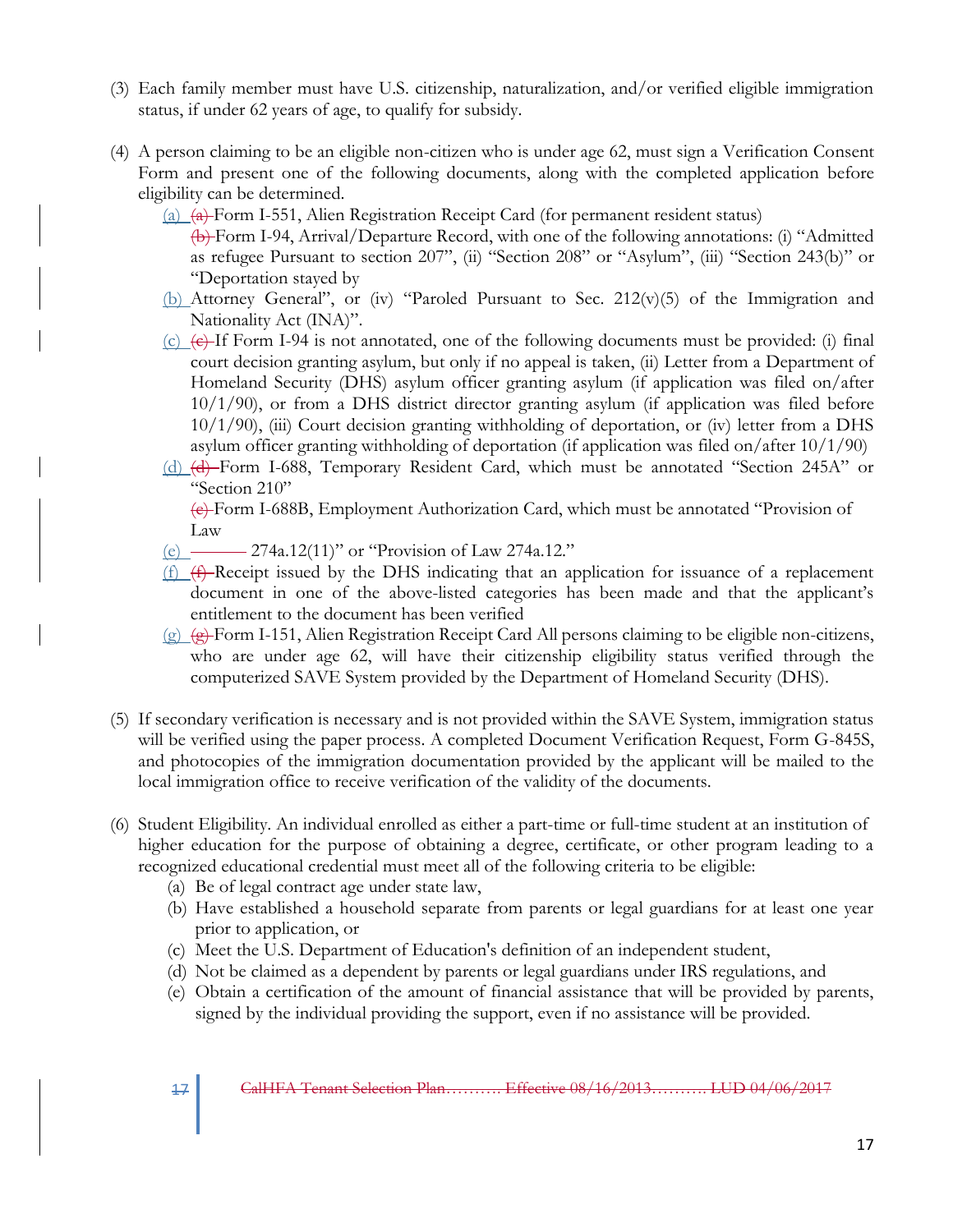(7) The applicant must have previously demonstrated a housing history or an ability to pay rent and adhere to a lease. Applicants will not be rejected due to a lack of rental history, but may be rejected for a poor rental history.

#### **APPLICATION INTAKE AND PROCESSING**

It is the policy of this property to accept and process applications in accordance with applicable HUD Handbooks and regulations. Applications can be obtained in the office located at 735 W. Everding Street, Eureka, CA during regular business hours. All applications submitted must be complete with all requested/required documentation. If, due to a disability, an applicant is unable to complete an application, a third party can assist in the completion of the form. Every application must be completed and signed by the head of household and all additional household members 18 years of age or older. All of the members of the household must be listed on the application. Completed applications and all required documents can be returned to the office in person during regular business hours or mailed to the property address listed above.

- $\Box$  All applicants will be provided with HUD Form 92006, Supplement to the Application. This form gives applicant households the option of including contact information. Although the applicant is not required to provide another contact, the applicant must complete the form with printed name, address, telephone number, plus signature and date; then return the form along with the completed application.
- $\exists$ -Upon determination that the application is completed, staff will add the date and time the application was received, followed by the initials of the person accepting the application. The applicant will be added to the waiting list(s), if applicable. All applications will be kept at the property or its file storage locations. If the application received is not fully complete (including any required documents) and/or is not signed/dated by all household members ageaged 18 years or older the applicant will be notified by letter that their application was found to be incomplete and given ten (10) business days to complete the application. The incomplete application will not be returned to the household. If after the allotted amount of time the application is still incomplete the family may reapply for any program $(s)$  open for application.

#### **Applicant Screening Process**

Listed below are the criteria and methods used to review the household's application:

- $\Box$  EIV Existing Tenant Search. Owners/Agents (O/A's)/As) must use the Existing Tenant Search in the Enterprise Income Verification (EIV) system, a computerized database, as part of their screening criteria for new tenants and must include written policies for using the search in their Tenant Selection Plan. Use of the EIV Existing Tenant Search must be addressed in the O/A's Tenant Selection Plan. Use of all other EIV reports must be addressed in the  $O/A$ 's policies and procedures. HUD NOTICE: H 10-08. Issued: April 13 2010.
- Current residence in other HUD assisted housing
	- (1) (1) Applicant households must disclose if any household member is currently receiving HUD housing assistance. Households are not permitted to receive assistance in multiple households for the same time period, or to receive assistance if more than one residence will be maintained.
	- $(2)$   $(2)$  HUD provides management with information about whether each applicant receives HUD
	- $(3)$   $\longrightarrow$  assistance and where that residence is located.
	- (4) (3) Management will use the EIV Existing Tenant Search report to identify household members who currently reside in HUD's Public and Indian Housing PIH), or Multifamily (MF) programs.
		- 18 CalHFA Tenant Selection Plan………. Effective 08/16/2013………. LUD 04/06/2017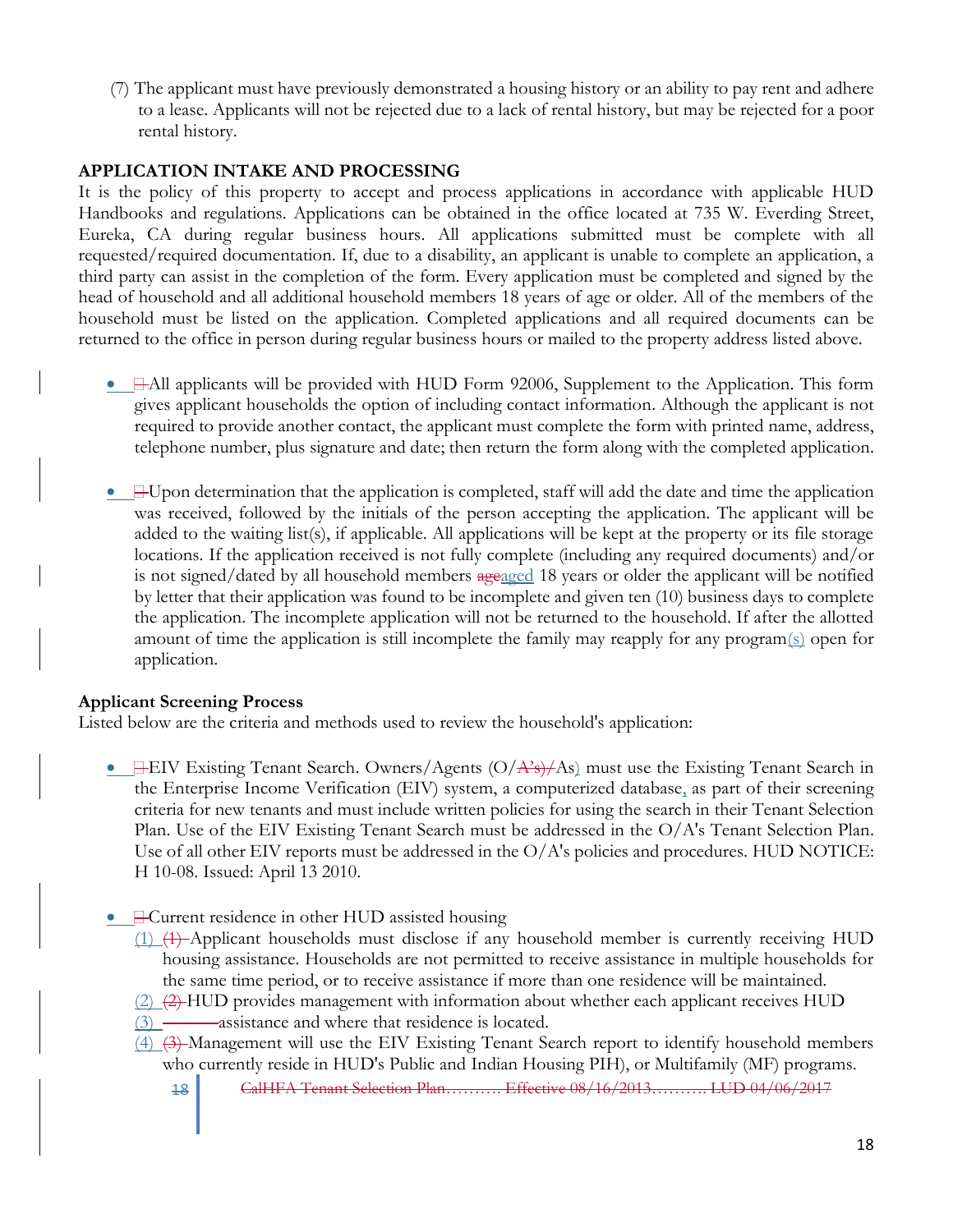- $(a)$   $(a)$  This report will be printed for each member of the applicant family when processing the applicant for admission, prior to offering a unit.
- $(b)$   $(b)$  If any family member is currently living in another PIH/MF assisted unit, plans to vacate that unit will be discussed with the applicant. Move-Out/Move-In dates will be coordinated with management at the other assisted property to avoid HUD being billed for double subsidy.
- $(c)$  (c) (e) Results of discussions with the applicant and/or other site will be recorded on the Existing Tenant Search.
- (d) (d) For applicants who move into the property, the Existing Tenant Search report(s), along with all documentation, will be kept in the tenant file with the application for the term of tenancy plus three years. For applicants who do not move in, the report(s) and documentation will be retained with the application for three years.
- **Happlicants living in other HUD-assisted housing may apply to this property. However, the applicant** must move out of the current property before HUD assistance can begin at this property. Special circumstances exist: (a)
	- $\circ$  for minor children where both parents legally share 50% custody, and  $\overline{a}$
	- o for HUD-assisted household members in another property who are moving in order to establish a new household, when remaining family members will stay in the old unit.
- If any member of the applicant household fails to accurately disclose his/her rental status, the application may be denied based on "misrepresentation of information." After move-in, if any household member receives, or tries to receive, HUD housing assistance at another property while still living at this property, the household will be required to repay HUD for all overpaid assistance.

#### **Criminal Background Check**

- (1) (1) This property will prohibit admission of any household containing any member who was evicted in the last three years from federally assisted housing for drug-related criminal activity.
- (2) (2) Criminal history checks of convictions and outstanding warrants will be completed with a professional criminal and credit checking agency.
	- $\frac{1}{2}$  Conviction or adjudication other than acquittal of any household member for violent criminal (a)  $\overline{\phantom{a}}$  activity will result in the rejection of the application.
	- (b) Any household containing any member with past convictions, or with outstanding warrants due  $(b)$  —to drug-related criminal activity will be rejected.
	- $(e)$ -Any conviction or adjudication other than acquittal within the past 5 (five) years which involved
	- $(c)$  injury to a person or property will result in the application being rejected.
	- (d) Any conviction or adjudication other than acquittal for the passing of worthless checks, credit
	- (d) card fraud, theft from employer, embezzlement, forgery, welfare fraud, identity theft or worker's compensation fraud within the past 5 (five) years will result in the application being rejected.
	- (e) Any conviction or adjudication other than acquittal for the sale, distribution, or manufacture of any controlled or illegal substance, as well as any conviction or adjudication other than acquittal within the past 5 (five) years involving illegal use or possession of any controlled or illegal
	- (e) substance will result in the application being rejected.
	- (f) Any conviction or adjudication other than acquittal, for any sexual offense will result in the application being rejected.
		- application being rejected.
	- $\frac{1}{2}$  Any conviction or adjudication other than acquittal, which involved bodily harm to a child will
		- 19 CalHFA Tenant Selection Plan………. Effective 08/16/2013………. LUD 04/06/2017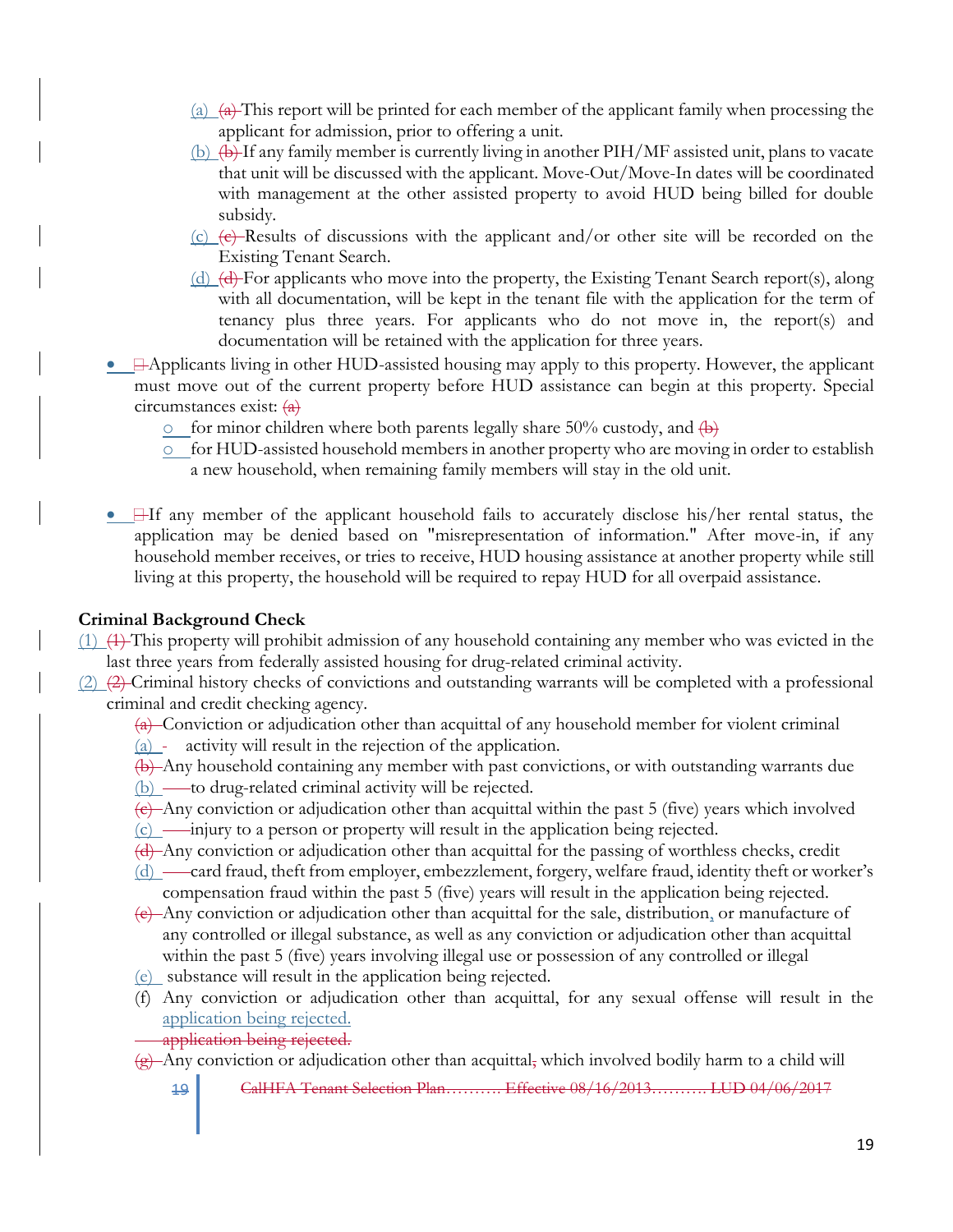(g) result in the application being rejected.

- (3) (3) If the determination is made by the PHAmanagement agent to deny admission to the applicant, the entity making the determination must:
	- (a)  $\left( \frac{a}{b} \right)$  Notify the applicant of the proposed denial of admission.
	- (b)  $\left(\frac{b}{c}\right)$  Provide the subject of the record and the applicant with a copy of the information the action is based upon.
	- $(c)$   $(e)$  Provide the applicant with an opportunity to dispute the accuracy and relevance of the information obtained from any law enforcement agency.

## **Sex Offender Registry Check**

No member of the applicant family can be may be considered eligible if that person is listed on any state's sex offender registry.

## **Credit checks**

A consistent, severe or recent history of deficiencies in overall credit or rent payment which indicates that the family

Credit checks will be unable or would otherwise fail to pay rent when duerun for all applicants. Credit checks will be conducted by a third party. The third party will provide a credit report on all adult applicants at no cost to the applicant.

 $\overline{A}$  Applicants may be rejected for a poor credit history but cannot be rejected for lack of a credit history. the apartment and other expenses relating to occupancy of the apartment. All applicant rejections will be made in writing, and will include specific reason(s) for the rejection. The rejected applicant has the right to respond, in writing, within 10 business days, to request a meeting to dispute the rejection. Persons with disabilities have the right to request reasonable accommodations to participate in the grievance process. Management will provide a written determination to the applicant within 5 (five) business days after all verification has been received by either applicant and/or third party.

(a) Applicants may be rejected for a poor credit history but cannot be rejected for lack of a credit history.

(b) Credit checks will be conducted by a third party. The third party will provide a credit report on all adult applicants at no cost to the applicant. Applicants may be rejected if any of the following credit information is found:

- (a)  $\overline{\phantom{a}}$  (i) Applicant currently has outstanding collections, regardless of type.
- $(b)$   $(ii)$  Applicant has had more than one previous non-payment procedure in housing court during the past 3 (three) years. HApplicant may be considered if applicant has proof of repayment of the debt or a repayment agreement that is in good standing with said creditor-or. Proof of repayment must be a statement of satisfaction from creditor, court, or other legal agency proof.
- $(c)$  (iii) Applicant has left owing any major utility provider, such as power, water, sewer and garbage.

(d)  $(iv)$  Credit shows a pattern of repeated insufficient funds.

## **Rental History**

• Here if any household member was a previous resident at this property, the tenant file and/or archived information will be checked. If there is documentation that the tenant was notified of rules violations or lease violations, the application may be rejected. Previous landlords will be contacted to ask for

<sup>20</sup> CalHFA Tenant Selection Plan………. Effective 08/16/2013………. LUD 04/06/2017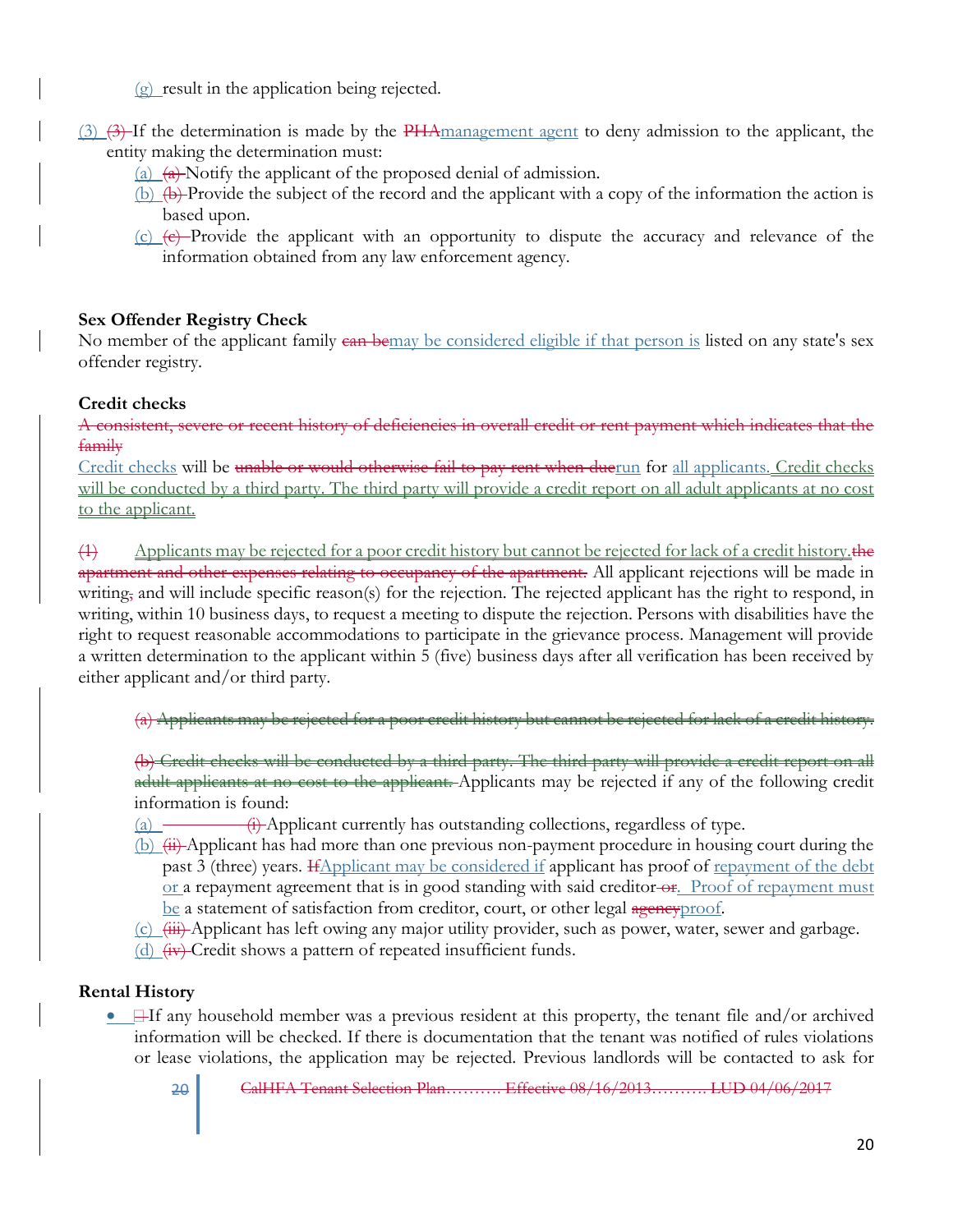comments regarding the applicant's rental history. Acceptable topics of discussion include but are not limited to: cooperation with recertification processes, compliance with the lease and house rules, housekeeping, determining if the applicant paid rent on time and/or left the property with any unpaid balances, damages beyond normal wear and tear, eviction(s), neighborhood complaints and unauthorized guests and/or pets.

- (a) An applicant household will be rejected if any member of the household has left another HUDassisted property owing overpaid HUD assistance, unpaid rent, or damages charges.
- (b) An application may be rejected if the household has been evicted from a previous residence or has a history of lease violations within the past 5 (five) years.
- (c) This property will reject a household in which any member is currently engaged in illegal use of drugs or which shows a pattern of illegal drug use that may interfere with the health, safety, and right to peaceful enjoyment of the property by other residents.
- (d) The property may reject a household in which any member shows a pattern of alcohol abuse that may interfere with the health, safety, and right to peaceful enjoyment of the property by other residents. The screening standards must be based on behavior, not the condition of alcoholism or alcohol abuse.

#### **Occupancy Standards**

The PHA will assign one bedroom for each two persons within the household, except in the following circumstances:

- Persons of the opposite sex (other than spouses, and children under age 5) will not be required to share a bedroom.
- Persons of different generations will not be required to share a bedroom.
- Live-in aides will be allocated a bedroom. No additional bedrooms will be provided for the live-in aide's family.
- Single person families will be allocated a one bedroom.
- Foster children will be included in determining unit size only if they will be in the unit more than six months.

The PHA will reference the following standards in determining the appropriate unit bedroom size for a family:

| <b>BEDROOM SIZE</b> | MINIMUM NUMBER OF PERSONS | <b>MAXIMUM NUMBER OF PERSONS</b> |
|---------------------|---------------------------|----------------------------------|
|                     |                           |                                  |
|                     |                           |                                  |
|                     |                           |                                  |

#### **Determination of Applicant Eligibility and Compliance with resident selection guidelines. Application Acceptance and Rejection**

Information needed to determine applicant eligibility will be obtained, verified and the determination of applicant eligibility performed, in accordance with HUD and property eligibility requirements. Eligible applicants will be placed on the waiting list(s), and will be promptly issued a preliminary notice of eligibility or a rejection notice, as appropriate. The property complies with applicant rejection requirements set forth in the HUD Handbook 4350.3. Management reserves the right to reject applicants for admission if it is determined that the applicant or any member of the household falls within any one or more of the following categories: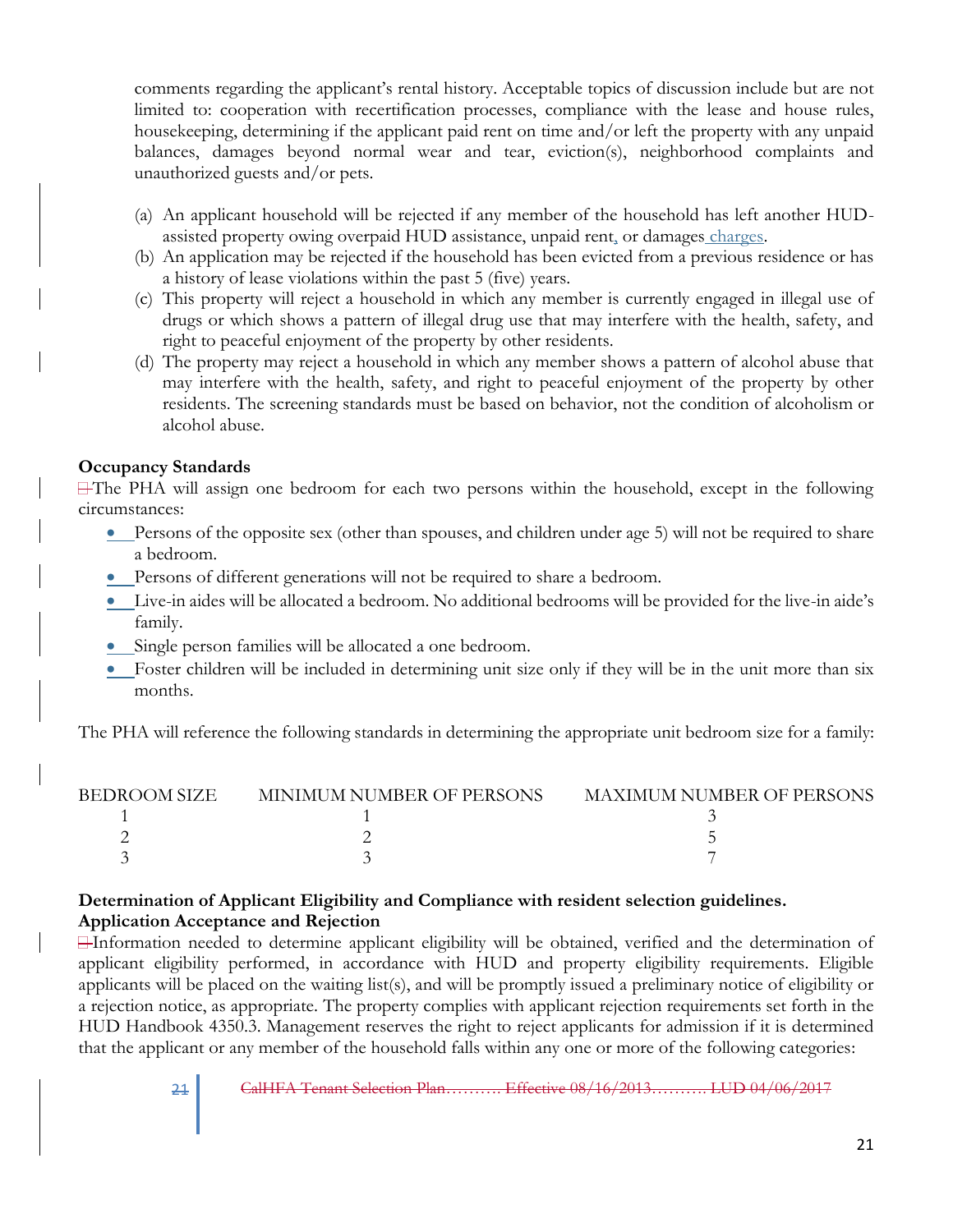- (1) Misrepresentation: Willful or serious misrepresentation in the application procedure or certification process for any government assisted dwelling unit.
	- (2) Records of Disturbance of Neighbors, Destruction of Property or Other Disruptive or
		- Dangerous Behavior: Includes documented instances of behavior or conduct which adversely affects the safety or welfare of other persons by physical violence, gross negligence or irresponsibility which damages the equipment or premises in which the family resides; or which is disturbing or dangerous to neighbors or disrupts sound family and community life.
- (2) An applicant's or any family member's behavior toward the property manager and other staff will be considered as indicative of future behavior toward neighbors. Physical or verbal abuse or threats by an applicant toward property staff will be noted in the file.
- (3) Violent Behavior: Includes documented evidence of acts of violence or of any other conduct which would constitute a danger or disruption to the peaceful occupancy of neighbors.
- (4) Non-Compliance with Rental Agreement: Includes evidence of any failure to comply with the terms of rental agreements at prior residences, such as failure to recertify as required, providing shelter to unauthorized persons, keeping unauthorized pets, or other acts in violation of rules and regulations.
	- (5) Owing Prior Landlords: Applicants who owe a balance to **<sup>a</sup>** present or prior landlordslandlord(s) **may** not be considered for admission until **either the** account is paid in full and**/or** reasonable assurance is obtained that the contributing causes for nonpayment of rent or damages have changed sufficiently to enable the family to pay rent and other charges when due.
- (5) Record(s) of eviction or termination of assistance from any assisted housing program regarding lease and/or program violations will be checked and determination of suitability made per HUD regulations.
- (6) Ineligible Students: Applicant households whose members include an ineligible student who is enrolled in an institution of higher education as noted in Section 3.I (Program Eligibility Requirements/Student Eligibility).
- (7) Unsanitary or Hazardous Housekeeping: Includes creating any health or safety hazard through acts of neglect, and/or causing or permitting any damage to, or misuse of premises and equipment; causing or permitting infestation, foul odors or other problems injurious to other persons' health, welfare or enjoyment of the premises; depositing garbage improperly; failing to reasonably and properly use all utilities, facilities, services, appliances and equipment within the dwelling unit, or failing to maintain them in a clean condition; or any other conduct or neglect which could result in health or safety problems or damage to the premises.
- (8) Criminal Activity: Management has established a policy as defined in Section 5.B
- (9) Social Security Number Documentation: Management has established a policy as defined in Section 3.B.1.

Any items which results result in the denial of the applicant must be documented, and appropriate verification forms/letters placed in the applicant's file.

#### **Applicants who require Reasonable Accommodations, including Live-In Aides**

The Department of Justice ("DOJ") and the Department of Housing and Urban Development ("HUD") are jointly responsible for enforcing the federal Fair Housing Act;

(1) The Act prohibits discrimination in housing on the basis of race, color, religion, sex, (including gender, gender identity, sexual orientation, and sexual harassment), national origin, familial status, and disability;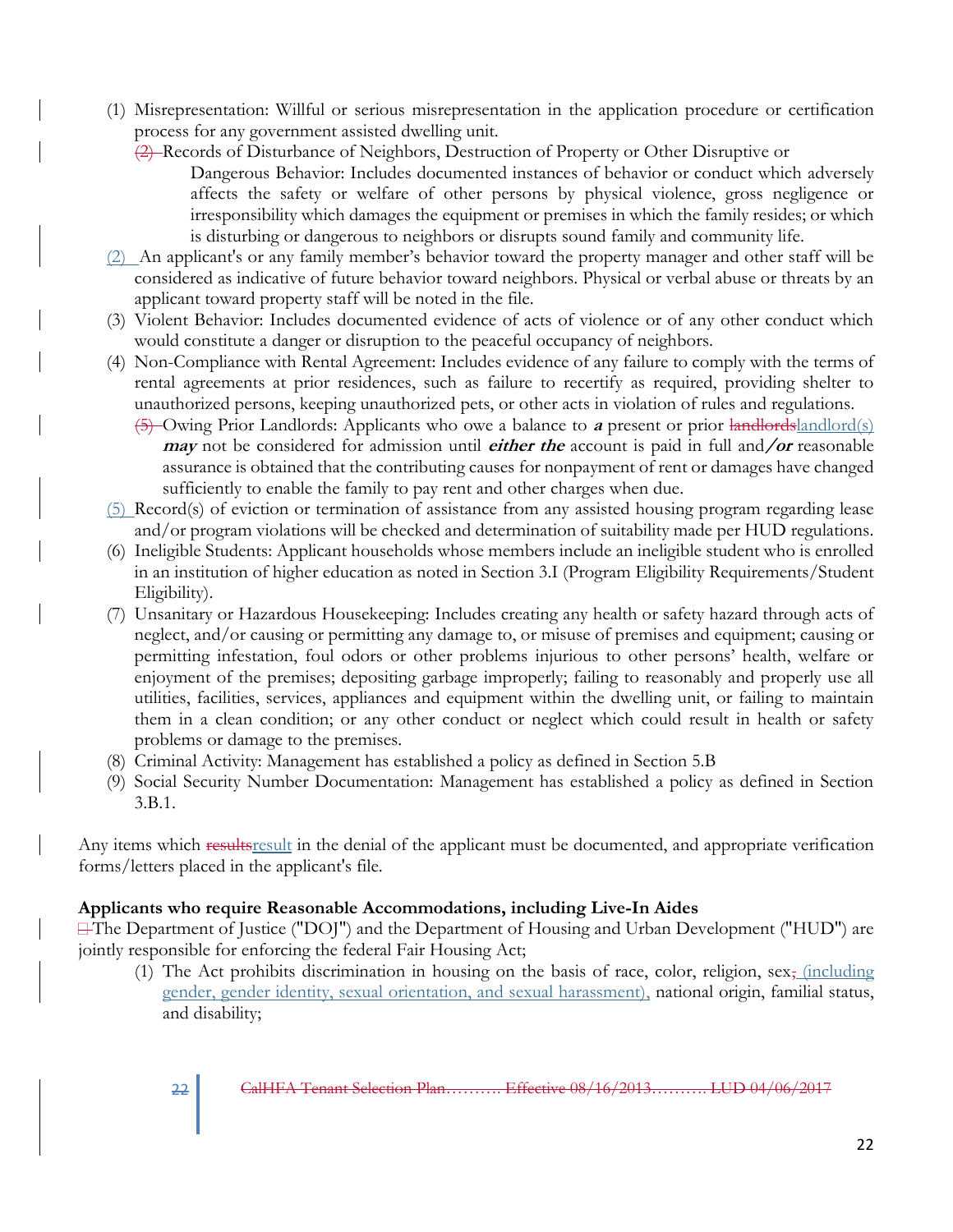$(2)$   $(2)$  One type of disability discrimination prohibited by the Act is the refusal to make reasonable accommodations in rules, policies, practices, or services when such accommodations may be necessary to afford a person with a disability the equal opportunity to use and enjoy a dwelling; (3) (3) Joint Statement of HUD and DOJ. *May 17, 2004.*

A reasonable accommodation is a change, exception, or adjustment to a program, service, building, dwelling unit, or workplace that will allow a qualified person with a disability to fully participate in a program, take advantage of a service and/or live in a dwelling unit.

For reasonable accommodations to apply there are several requirements.

- (1) First, the applicant must have a verifiable disability (mental or physical impairment that substantially limits one or more major life activities) as defined by HUD.
- (2) Next, the disability must have a direct correlation to the accommodation being requested by the applicant. The applicant must request a reasonable accommodation in writing and provide the reason why there is a need for the accommodation.
- (3) Finally, for the accommodation to be reasonable it cannot result in a financial or administrative burden to the property.

In some situations, even with reasonable accommodations, applicants with disabilities cannot meet essential program requirements. In these situations, the applicant is not eligible and the applicant will be rejected. Examples of such situations include cases where the applicant's behavior or performance in past housing caused a direct threat to the health or safety of persons or property; past history or other information that shows the applicant's inability to comply with the terms of the property's lease; or an objective determination that the applicant would require services from management that represent an alteration in the fundamental nature of the property's program. Reasonable accommodations may include changes in the method of administering policies, procedures, or services. In providing reasonable accommodations or performing structural modifications for otherwise qualified individuals with disabilities, the property is not required to:

- (1) Make structural alterations that require the removal or altering of a load-bearing structure,
- (2) Provide support services that are not already part of its housing programs,
- (3) Take any action that would result in a fundamental alteration in the nature of the program or service, or
- (4) Take any action that would result in an undue financial and administrative burden on the property, including structural impracticality as defined in the Uniform Federal Accessibility Standards (UFAS).

 $\exists$ If the site is unable to make a reasonable accommodation due to a resulting financial burden, the applicant may, at his/her own expense, make the accommodation after structural approval by management. Management may require that the tenant remove the accommodation (or have it removed) upon vacating the unit.

Live-In Aides are considered to be a reasonable accommodation. Property management must obtain verification that the Live-In Aide is needed to provide necessary supportive services essential to the care and well-being of the individual and that there is a disability related need for the Live-In Aide. This verification will be obtained from the individual's physician, medical practitioner, psychiatrist **or** psychologist.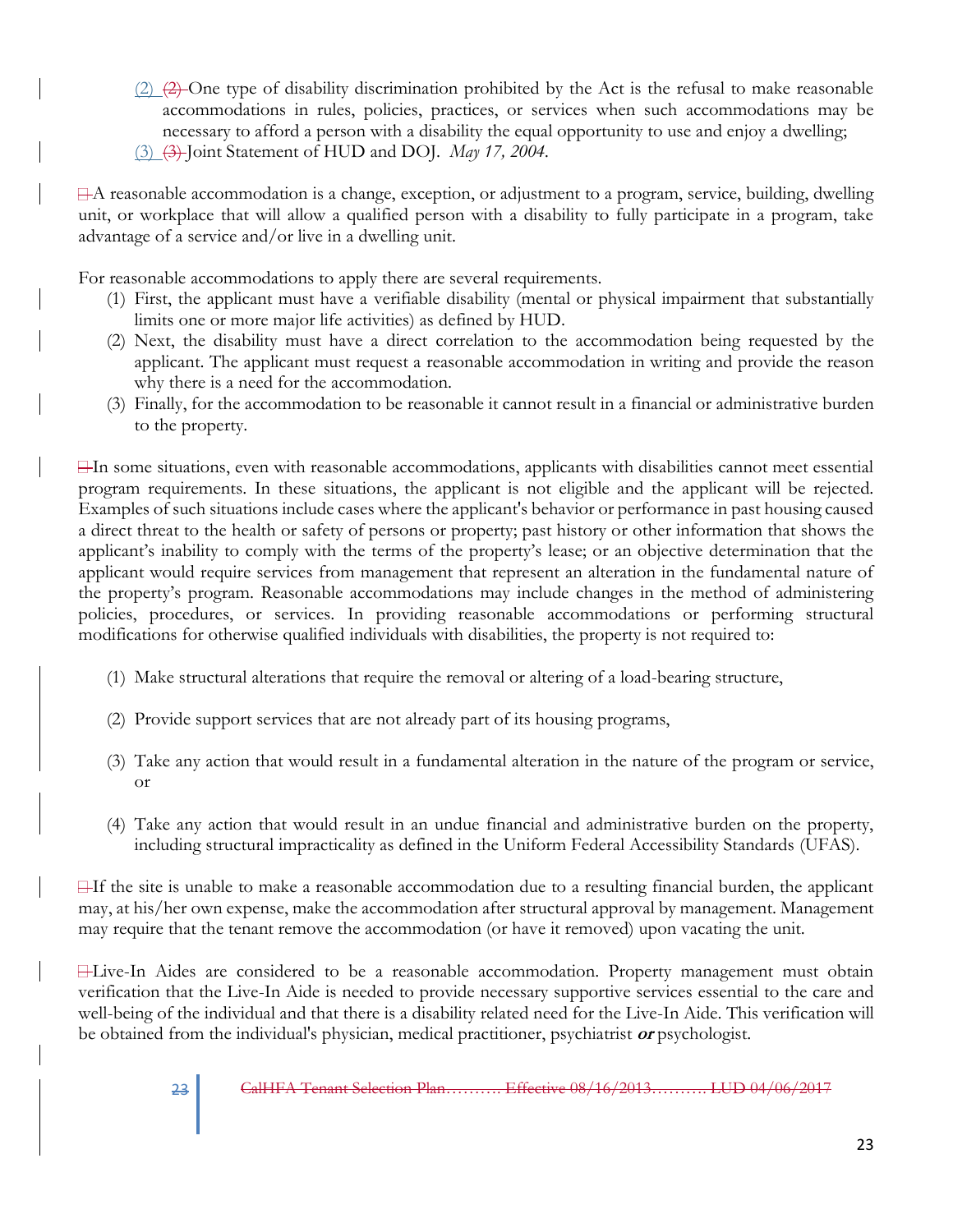A. The Live-In Aide cannot stay in the unit as a remaining family member once the tenant who needs the services leaves the unit or dies. Live-In Aides who violate any of the property's House Rules will be subject to eviction. Live-In Aides must meet the same screening criteria prior to move-in as any other applicant with the exception of credit checks.

#### **Waiting List Management**

HUD regulatory preference is given to applicants who have been displaced by government action or by a presidentially declared disaster. Verification in the form of the government document describing the displacement will be required.

 $\exists$ It is property policy to administer its waiting list as required by HUD handbooks and regulations.

 $\Box$  Opening and Closing the Waiting List(s):

In order to maintain a balanced application pool, the property may restrict or suspend application taking and close the waiting list. Decisions about closing the waiting list will be determined based on the number of applications available for a particular unit size and the ability of the property to house an applicant in an appropriate apartment within a two-year period.

- (1) Closing of a waiting list, as well as any restrictions on not accepting applications for a specific unit size, will be publicly announced. During the period when the waiting list is closed, the property will not maintain a list of individuals who wish to be notified when the waiting list is reopened.
- (2) Reopening of the waiting list, as well as any restrictions on accepting applications, will be publicly announced in publication(s) likely to be read by potential applicants. Advertisements. Notices will include information about where and when to apply, and will conform to the advertising and outreach practices described in the property's Affirmative Fair Housing Marketing Plan.

 $\Box$  Updating the Waiting List:

- (1) The property will also update the waiting list(s) annually to keep the applicant information current and to remove the names of those who are no longer interested in<sub> $\tau$ </sub> or no longer qualify for housing assistance, or whom this agency has lost contact with **or** theirwhose mail has been returned by the United States Post Service (U.S.P.S).) as undeliverable.
- (2) An applicant review letter will be sent annually to each family on our wait list requesting confirmation of current information and/or updated information. This review must be returned to this agency either in person or by U.S.P.S. within the allotted amount of time specified on the letter. This agency will consider the postmark date as date received. Upon request, assistance will be provided to any applicant households with disabilities or LEP to enable them to meet this deadline.
- (3) When applicants notify the property of changes in household composition, the waiting list information will be updated, and a determination will be made as to whether or not the household needswill need a different unit size. The household will keep its original application date and place on the waiting list in the event of this type of change.

**⊟Removal of Applications from the Waiting List:** 

24 **CalHFA Tenant Selection Plan……….. Effective 08/16/2013**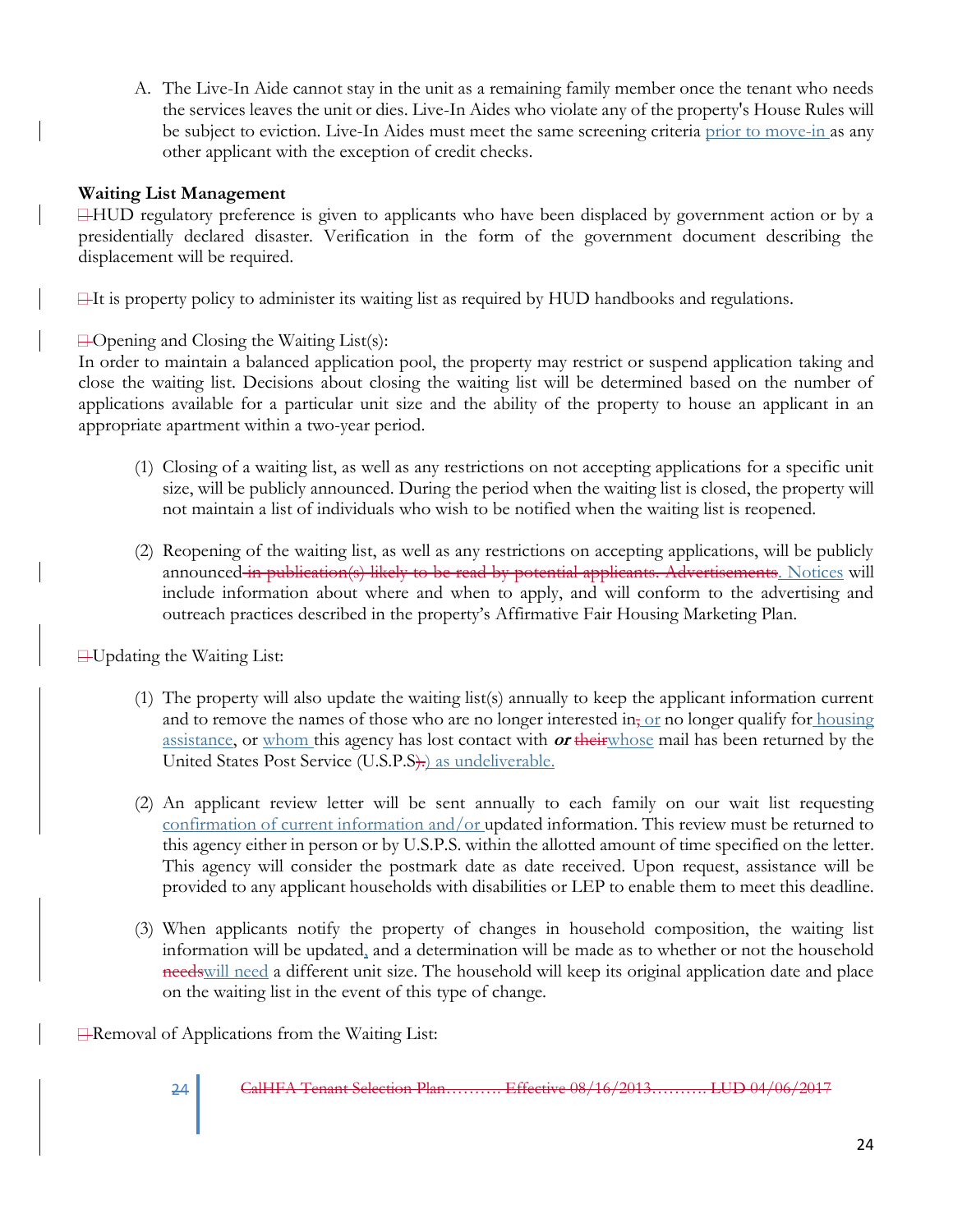The property will not remove an applicant's name from the Waiting List unless one of the following occurs:

- (1) The applicant requests in writing that his/her name be removed in writing.
- (2) The applicant was informed in writing, of the requirement to advise the property of his/her continued interest in housing by a particular time, and failed to do so, even after being provided with reasonable accommodations in the event of a disability and corresponding request.
- (3) The property attempted to contact the applicant in writing, but the letter was returned by the U.S. Postal Service as undeliverable.
- (4) The applicant failed to attend two (2) scheduled screening appointments or reschedule prior to appointment dates.
- (5) The property has notified the applicant, in writing, of its intention to remove the applicant's name because the applicant no longer qualifies for assisted housing.
- (5) The applicant refused three offers of units for other than a medically related reason.
- (6) The applicant accepted an offer of a unit but failed to move in on time, without good cause notice.
- (7) The applicant household needs a different size unit due to a household composition change and the property has no units of that size.

#### **Verification Requirements and Acceptable Forms of Verification**

 $\exists$  The property will obtain documentation/verification in compliance with requirements set forth in the HUD Handbook 4350.3. This includes but is not limited to, documentation provided by the applicant, verification forms completed and signed by third parties or Reports reports of interviews, notes of telephone conversations with reliable sources, faxes, email or internet correspondence. At a minimum, each file notation will indicate the date and time of the conversation, source of the information, name and job title of the individual contacted, and a written summary of the information received, the use of HUD's EIV system and any other documentation deemed necessary to determine the level of eligibility of the applicant and any follow-up interviews have been performed.

- A. When the above cannot be obtained, notarized affidavits from the household as allowed by HUD will be accepted.
- B. Only verified information that is within 60 days of the move-in date may be used for verification. Verified information not subject to change (such as a person's date of birth) need not be re-verified.
- C. Management staff will be the final judge of the credibility of any verification submitted by an applicant. If front-line staff considers documentation to be doubtful, it will be reviewed by management staff that will make a ruling about its acceptability. Management staff will continue to pursue credible documentation until it is obtained or the applicant is rejected for failing to produce it.
- D. Sources of information to be checked may include, but are not limited to:
	- $(1)$   $(1)$  Present and former employers
	- (2) Social workers, drug treatment centers, physician, clergy, DHSDHHS
	- (3) Law enforcement, parole officers, court records
- E. Each file will be documented to show that property staff attempted to obtain independent written documentation before relying on a less acceptable form of verification.

#### **Tenant Interview and Move-In Policies**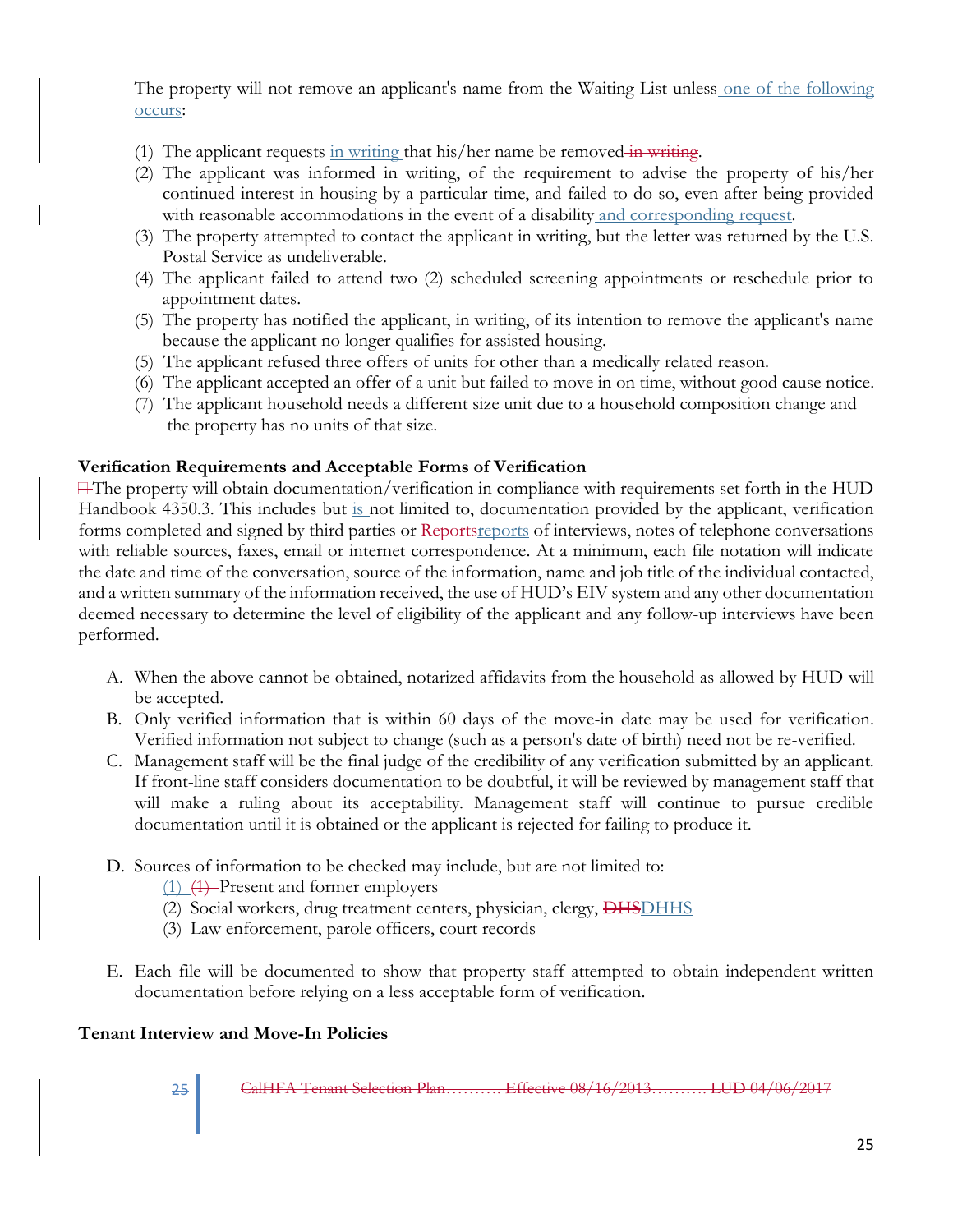$\exists$ As the applicant approaches the top of the waiting list, the applicant will be interviewed withand given an explanation of the regulations and policies associated with the property. The interview shall be conducted in accordance with the HUD Handbook 4350.3 and topics will include, but are not limited to:

- A. Statutory, HUD, state and local preferences, if any
- B. That no HUD mandated form be altered in any way
- C. The requirement for all household members age 18+ to sign a consent for Release of Information form
- D. HUD required Citizenship Declaration forms will be collected for each household member
- E. The requirement for all household members age 18+ to sign all HUD mandated forms
- F. Proof of legal residence will be collected
- G. HUD regulations require Annual and Interim certification to determine level of eligibility
- H. The annual recertification consists of income, assets, expenses and family composition.
- I. Tenants are required to notify management within 10 business days from the date of change regarding any time a previously unemployed adult in the household begins working, and/or if the household's income goes up  $$200$ -/month or more.
- J. Tenants are required to notify management when there is any change in household composition. The same screening criteria are used for all new household members as are required for new households (with the exception of credit checks for Live-In Aides).
- K. Interim recertification's recertifications depend upon certain resident changes such as changes to household composition and/or changes in income, assets or expenses. Tenants may request an interim recertification due to a decrease in income or an increase in deductions. The property may also initiate an interim change when unreported changes are found.
- L. Applicant's ability and willingness to comply with the terms of the property's lease and House Rules.
- M. The applicant will pay the Security Deposit.
- N. The applicant will pay the rent as set forth in the lease.
- O. The applicant is responsible for turning on all utilities at time of lease up as required under the lease and will pay utilities per agreement.
- P. Unit inspections. The applicant and management will inspect the apartment and sign the Move-In Inspection form either prior to Move-In or on Move-In day.
- Q. Transfer policies
- R. The applicant will be given a copy of the Lease, Move-In Certification (50059), Move-In Inspection form,
- R. House Rules, all other HUD-required forms and notices, and a receipt for the Security Deposit and rent paid.

#### **Attempted Fraud**

Any information provided by the applicant that verification proves to be untrue may be used to disqualify the applicant for admission on the basis of attempted fraud. The property considers false <u>or incomplete</u> information about the following to be grounds for rejecting an applicant:

- $(1)$   $(1)$  Income, assets and/or expenses
- $(2)$   $(2)$  Household composition
- (3) (3) Social Security Numbers
- (4) (4) Preferences and priorities
- $(5)$   $(5)$  Eligibility for allowances
- $(6)$   $(6)$  Previous residence history and/or criminal history

 $(7)$   $(7)$  Citizenship, naturalization, and/or eligible immigration status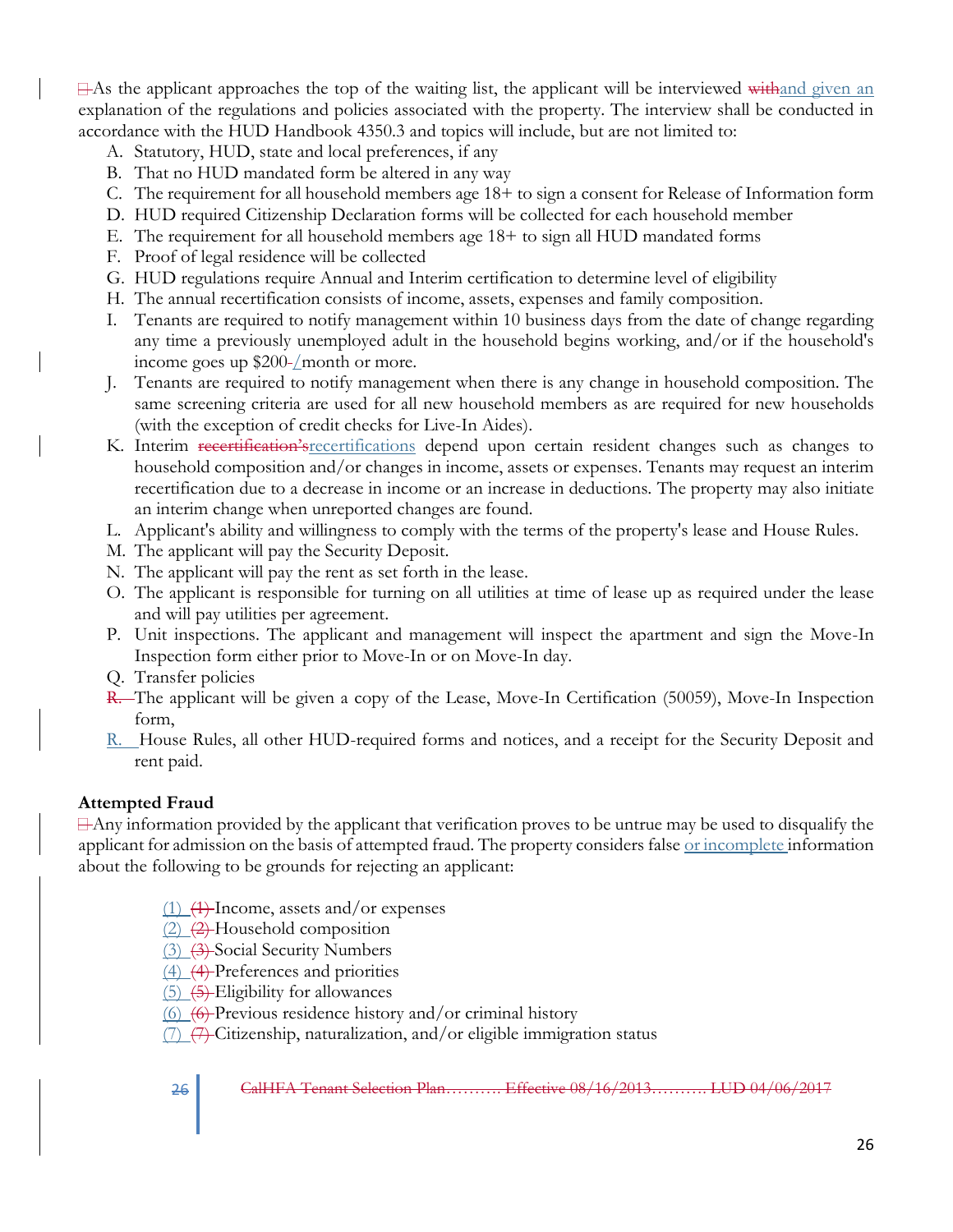If, during the course of processing an application, it becomes evident that an applicant has falsified or otherwise willfully misrepresented any facts about his/her current situation, criminal history, or behavior in a manner that would affect eligibility, priorities, application selection criteria qualification, allowances or rent, the application will be rejected.

During the course of processing an application, there may be errors in name spellings, dates of birth and other such data, resulting in inaccurate criminal, credit, or other screening. In these cases, screening may be re-done.

 $\exists$ If these checks result in documentation of circumstances that would have caused an applicant to be rejected, the application will be rejected. If the applicant has already moved in, this evidence may be the cause of eviction proceedings.

Unintentional errors will not be used as a basis to reject applicants.

#### **Offering an Apartment**

When an apartment becomes available for occupancy, it will be offered to the applicant at the top of the waiting list for the apartment size.

- A. If an applicant rejects an offer without good cause, the applicant is removed from the Eureka Family and Public Housing waiting lists. Any family placed in a unit size different than that defined in these Occupancy Standards must agree to transfer to an appropriate size unit when one becomes available, in accordance with the **Transfer Policy and Lease Addendum.**
- B. If mail sent to the address the applicant listed as his/her current address is returned by the U.S.P.S., the document will be kept on file and an attempt will be made to contact the applicant via other means. If the applicant cannot be contacted within 5 (five) working days by using the Supplement to the Application form 92006, the apartment will be offered to the next applicant on the waiting list. Attempts to contact the household will be documented in the applicant file. The applicant will be removed from the waiting list.
- $C. \quad C$  If the applicant is offered a unit in writing, but fails to reply by the date noted on the offer letter, the applicant will be removed from the waiting list. The apartment will be offered to the next eligible applicant on the waiting list.

If an applicant fails to complete the lease process on the agreed date without notice, the application will be rejected, the applicant's name will be removed from the CalHFA waiting list and the apartment will be offered to the next household on the waiting list.

#### **Priorities for Accessible or Adaptable Apartments**

 $\Box$  For apartments accessible to, or adaptable for, persons with mobility, visual, or hearing impairments they, applicants with such need will have first priority as applicable for a particular apartment feature.

- A. Current residents who require accessible/adaptable apartments shall be given priority over applicants requiring the same type (bedroom size) of apartment. If a tenant is transferred as a reasonable accommodation because of a household member's verified disability, the owner will pay the costs (not to include transfer of utilities or tenant elected services, such as cable etc.) associated with the transfer, unless doing so would be an undue financial/administrative burden.
- B. When there are no residents or applicants who need the features of existing accessible units, persons without disabilities may move into those apartments. However, they must agree to move to an available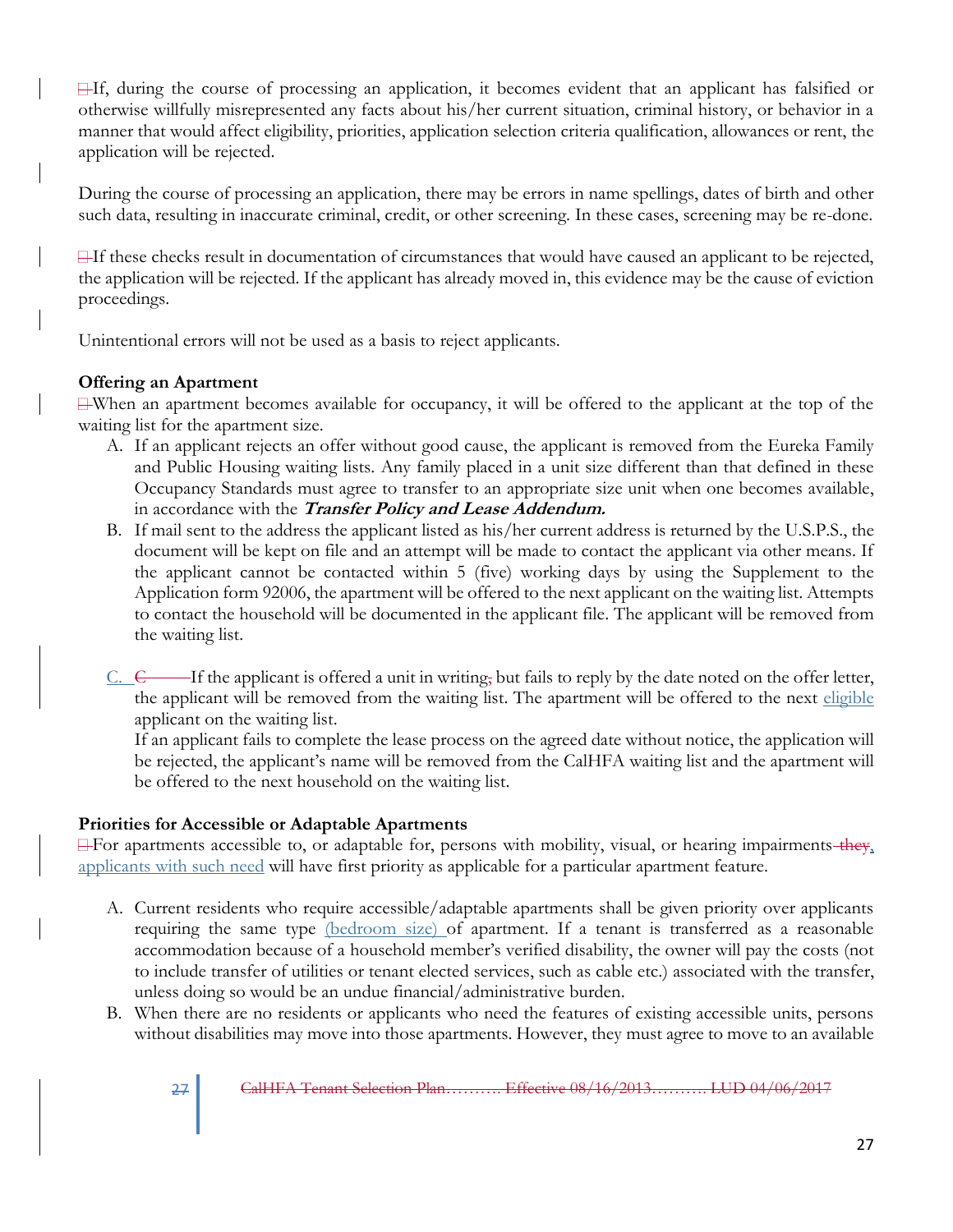apartment of the appropriate bedroom size with no such accessibility design features if an applicant or current resident requires that accessible unit.

#### **Apartment Inspection**

 $\exists$ -All apartments must undergo a move-in inspection by the owner/agent and the tenant the day of or prior to the day of move-in. A move-in inspection form will be completed, signed and dated by the tenant and owner/agent confirming that the unit is in decent, safe, and sanitary condition. After move-in, inspections will be completed at least annually by the owner/agent and inspections may also be conducted by HUD and/or the property's Contract Administrator.

#### **Unit Transfer Policies**

 $\Box$  Residents will be placed on a transfer waiting list if they meet one of the following conditions:

- (1) Unit transfer is needed based on the need for an accessible unit, as certified by a physician or other medical -professional, as a reasonable accommodation for persons with verified disabilities professional, as a reasonable accommodation for persons with verified disabilities
- $(2)$   $(2)$  Unit transfer is needed due to a change in family composition
- $(3)$   $(3)$  Current residents who meet any of the qualifications above may be given priority over applicants.
- **H**-Residents requesting transfers for the above reasons will be placed on a transfer list based on the apartment size requested.
- $\bullet$   $\Box$  Residents with disabilities will be given priority for an apartment which has accessible features.
- **HTansfers** should occur after the completion of the initial lease term (except those based on accessibility needs) and are limited to five days to move out of the current apartment and to move into the new apartment.
- $\Box$ When a household transfers to a new apartment, management will close out the existing deposit, deduct resident -charges and determine a new security deposit based on the new TTP or program requirement.

charges and determine a new security deposit based on the new TTP or program requirement.

#### **Adding household members after move-in**

- $\Box$  For a new household member, regardless of age, documentation must be provided regarding the SSN no later than the processing of the certification that adds the new person to the household.
- All adults, as well as any adjudicated minors who are the Head, Spouse or Co-Head in each applicant family must sign an Authorization for Release of Information (HUD 9887/9887A) prior to receiving assistance and annually thereafter.
- **H**The unit for which the applicant will receive assistance for must be the only residence of each household member.
- $\bullet$   $\Box$  An applicant must agree to pay the rent required by the program under which the applicant will receive assistance.
- $\Box$  All applicants must complete a Citizenship Declaration. For  $\frac{\text{d} \text{H} \text{m}}{\text{d} \text{m}}$  minor  $\frac{\text{d} \text{d} \text{d} \text{d} \text{r}}{\text{d} \text{m}}$  17 years of age and younger, the Declaration may be completed by the parent/guardian.

#### **Remaining Family Members**

28 CalHFA Tenant Selection Plan………. Effective 08/16/2013………. LUD 04/06/2017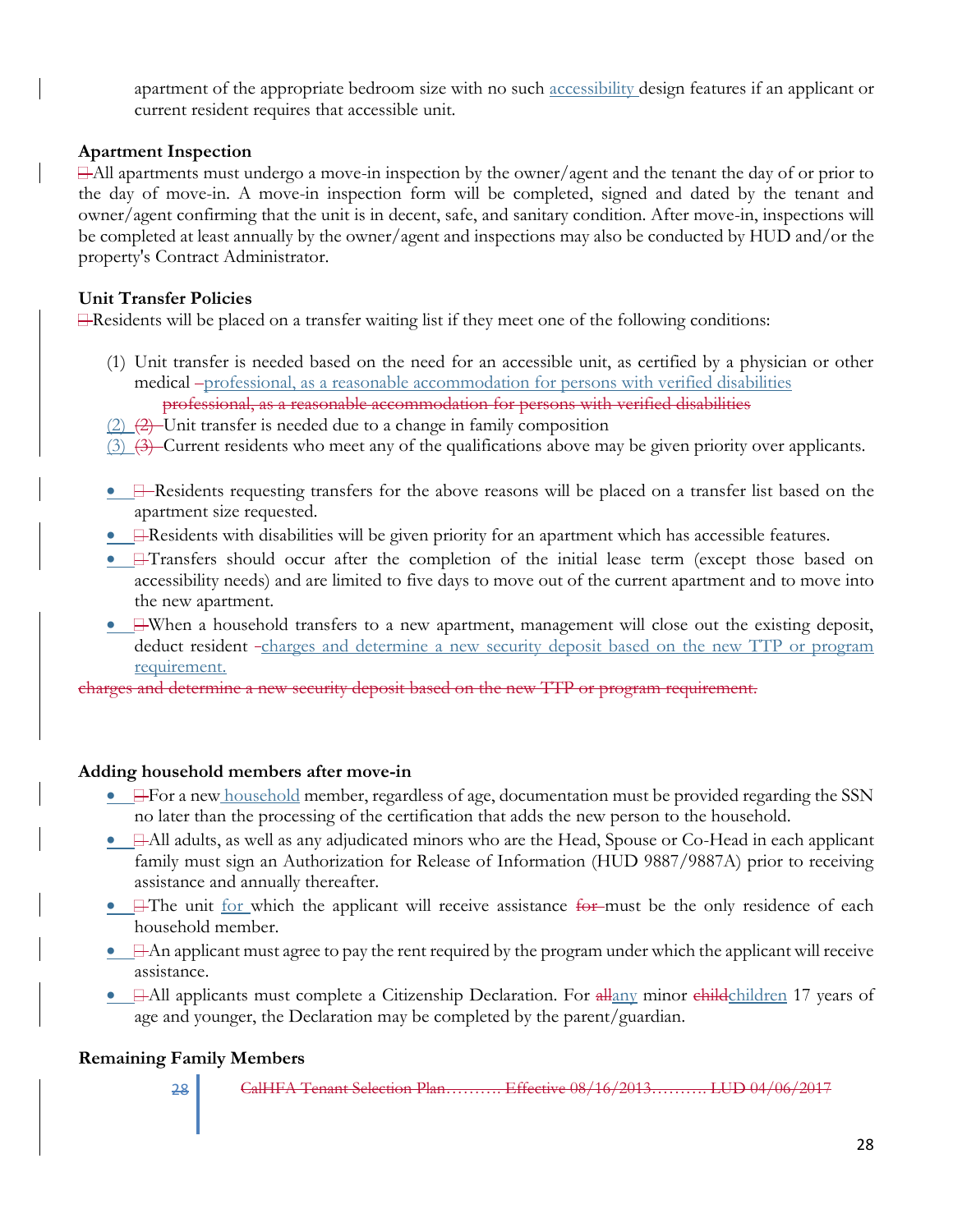$\Box$ In order to stay in the unit as a remaining family member if the Head of Household leaves the unit, a person must already be on the lease when the Head of Household leaves and must be of legal contract age under state law.

#### **Pet Policy. (To review the entire pet policies please request a copy.)**

 $\exists$  The purpose of a pet policy is to establish clear guidelines for ownership of pets and to ensure that no applicant or resident is discriminated against regarding admission or continued occupancy because of ownership of pets. It also establishes reasonable rules governing the keeping of common household pets.

Pets must be registered with the Housing Authority before they are brought onto the premises. Registration includes documentation signed by a licensed veterinarian or state/local authority that the pet has received all inoculations required by state or local law, and that the pet has no communicable disease(s) and is pest-free. This registration must be renewed annually and will be coordinated with the annual reexamination date. Pets will not be approved to reside in a unit until completion of the registration requirements.

## **Definition of "Common Household Pet"**

*Common household pet* means a domesticated animal, such as a dog, cat, bird, or fish, that is traditionally recognized as an animal and is kept in the home for pleasure rather than commercial purposes.

The following animals are not permitted:

- (1) Any animal whose adult weight will exceed 25 pounds
- (2) Dogs of the Pit Bull, Rottweiler, Chow, or Boxer breeds
- (3) Ferrets or other animals whose natural protective mechanisms pose a risk to small children of serious bites or lacerations
- (4) Any animal not permitted under state or local law or code
- $\Box$  Pet owners must maintain pets responsibly, in accordance with Housing Authority policies, and in compliance with applicable state and local public health, animal control, and animal cruelty laws and regulations.
- $\Box$  Pet owners shall not alter their unit, patio, premises, or common areas to create an enclosure for any animal. Installation of pet doors is prohibited.
- $\Box$  Pet owners must agree to control the noise of pets so that such noise does not constitute a nuisance to other residents or interrupt theirthe peaceful enjoyment of their housing unit or premises. This includes, but is not limited to, loud or continuous barking, howling, whining, biting, scratching, chirping, or other such activities.
- $\Box$  Each pet owner shall be responsible for adequate care, nutrition, exercise and medical attention for his/her pet. Each pet owner shall be responsible for appropriately training and caring for his/her pet to ensure that the pet is not a nuisance or danger to other residents and does not damage Housing Authority property. No animals may be tethered or chained inside or outside the dwelling unit at any time.
- $\Box$  All complaints of cruelty and all dog bites will be referred to animal control or an applicable agency for investigation and enforcement. If a determination is made on objective facts supported by written statements, that a resident/pet owner has violated the pet rules, written notice will be served. The notice will contain a brief statement of the factual basis for the determination and the pet rule(s) that were violated. The notice will also state:
	-

<sup>29</sup> CalHFA Tenant Selection Plan………. Effective 08/16/2013………. LUD 04/06/2017